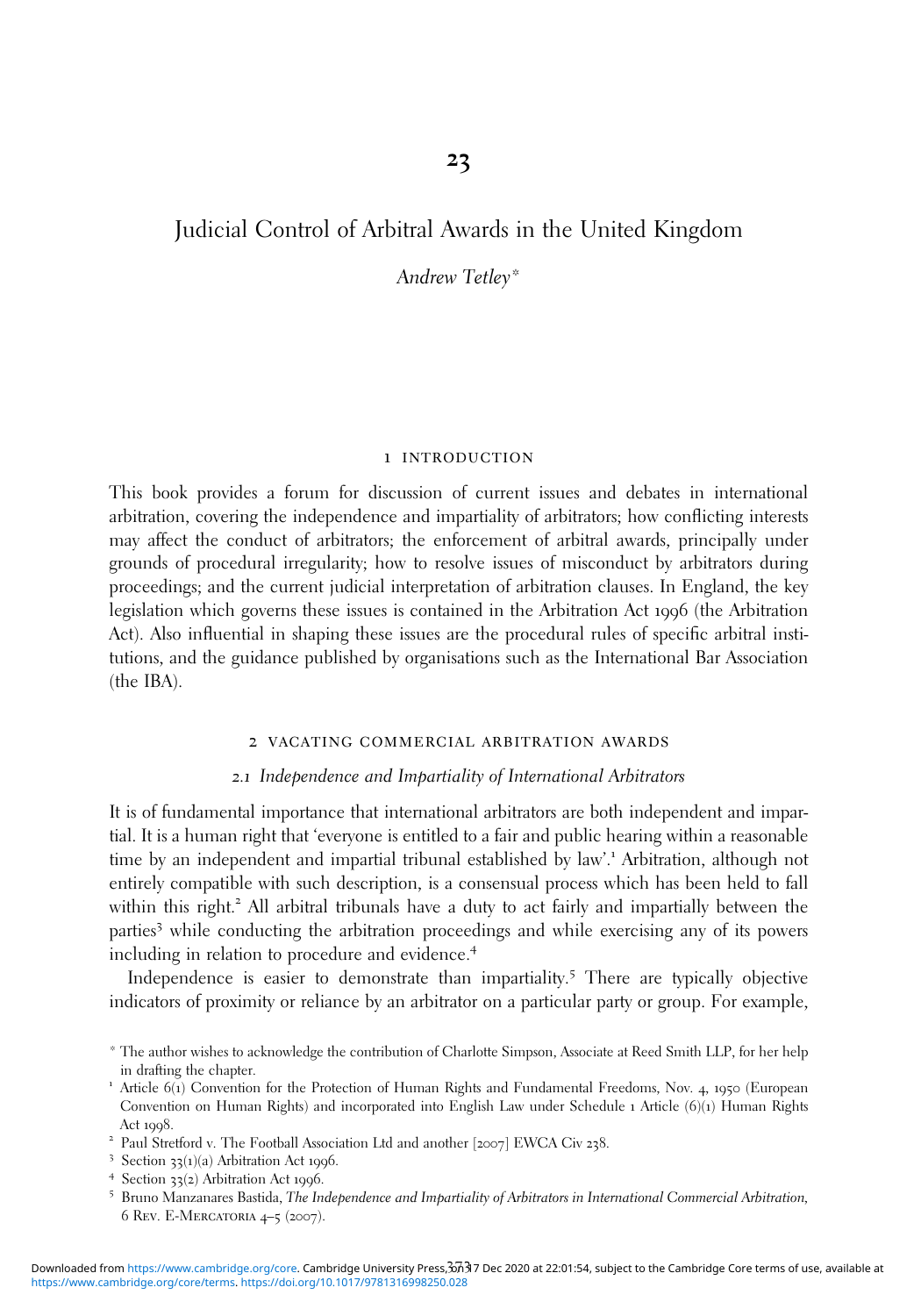the International Chamber of Commerce (the ICC) rules of arbitration specifically require each arbitrator to declare any preexisting relationship of any kind, past or present, direct or indirect, with any party or legal counsel in order to establish their independence.<sup>6</sup> If any pecuniary or proprietary interest is held in one of the parties by an arbitrator, who also demonstrates partiality, this will automatically result in the disqualification of such arbitrator.<sup>7</sup> This can, however, become a fraught issue where an arbitrator is a lawyer operating within a large international law firm, in respect of a dispute where one of the parties is represented by another lawyer from the same firm but in a different office or jurisdiction.

Impartiality is a more abstract concept, requiring the arbitrator to reach a decision with an absence of preference for one party or another. This is ultimately the crucial criterion for an arbitrator, as Bishop succinctly notes: 'an arbitrator who is impartial but not wholly independent may be qualified, while an independent arbitrator who is not impartial must be disqualified'.<sup>8</sup> This need for impartiality is also one of the key reasons for having an odd number of arbitrators within the tribunal, particularly where each party is entitled to appoint its own arbitrator.

One of the reasons that parties choose arbitration is that it is an opportunity to select a commercial arbitrator with knowledge of the market or technical issues in dispute, and who may be better placed to determine the issues than a judge in a traditional court process. However, in selecting a 'commercial' dispute resolution mechanism, the parties are potentially voluntarily submitting to the fact that the arbitrator may have an interest in the outcome of the arbitration through his or her experience. However, it is worth noting that it is almost invariably counterproductive for a party to nominate an arbitrator-advocate. This is because, as one arbitrator noted, '[t]he moment you start advocating for your side your voice is lost', <sup>9</sup> as the rest of the tribunal will disregard that arbitrator's arguments. Therefore, from a practical perspective, the ideal selection of an arbitrator is 'someone with the maximum predisposition towards my client, but with the minimum appearance of bias'.<sup>10</sup>

Often appealing to parties from different jurisdictions is the opportunity for neutrality that international arbitration provides. The parties can decide the law, the venue, the procedure and the tribunal to be applied for the resolution of a dispute. For example, the tribunal members will frequently be of different nationalities to the parties to the dispute. This is not necessarily a requirement, but helps to establish the principles of independence and impartiality, given that the tribunal members are physically removed from the experiences and cultural knowledge of the disputing parties.

#### *2*.*2* Parameters of Conflict of Interest

Unlike a judge, whose principal authority, duty and accountability is to the state and to the court, an arbitrator's responsibilities are determined primarily by private entities, whether that is an arbitral institution, the appointing parties themselves or another appointing body. One of the key issues in international commercial arbitration is that there is no supranational authority

<sup>&</sup>lt;sup>6</sup> Articles 11(2) and 11(3) International Chamber of Commerce Arbitration Rules 2017.<br><sup>7</sup> Locabail v. Bayfield [1999] EWCA Civ 3004.<br><sup>8</sup> Doak Bishop & Lucy Reed, *Practical Guidelines for Interviewing, Selecting and Chal* Arbitrators in International Commercial Arbitration, 14 Arbitration International 345 (1998), [https://academic](https://academic.oup.com/arbitration/article-abstract/14/4/395/216629) [.oup.com/arbitration/article-abstract/](https://academic.oup.com/arbitration/article-abstract/14/4/395/216629)14/4/395/<sup>216629</sup> (cited in Bastida). <sup>9</sup> Richard Woolley, Is Arbitrator Impartiality a Myth? Global Arbitration Review (June <sup>9</sup>, <sup>2015</sup>), [https://](https://globalarbitrationreview.com/print_article/gar/article/1034514/is-arbitrator-impartiality-a-myth?print=true)

[globalarbitrationreview.com/print\\_article/gar/article/](https://globalarbitrationreview.com/print_article/gar/article/1034514/is-arbitrator-impartiality-a-myth?print=true)1034514/is-arbitrator-impartiality-a-myth?print=true.<br><sup>10</sup> Martin Hunter, Ethics of the International Arbitrator, 4 ASA BULLETIN, ASSOCIATION SUISSE DE L'ARBITRAGE KLUW

LAW INTERNATIONAL 173-196 (1986).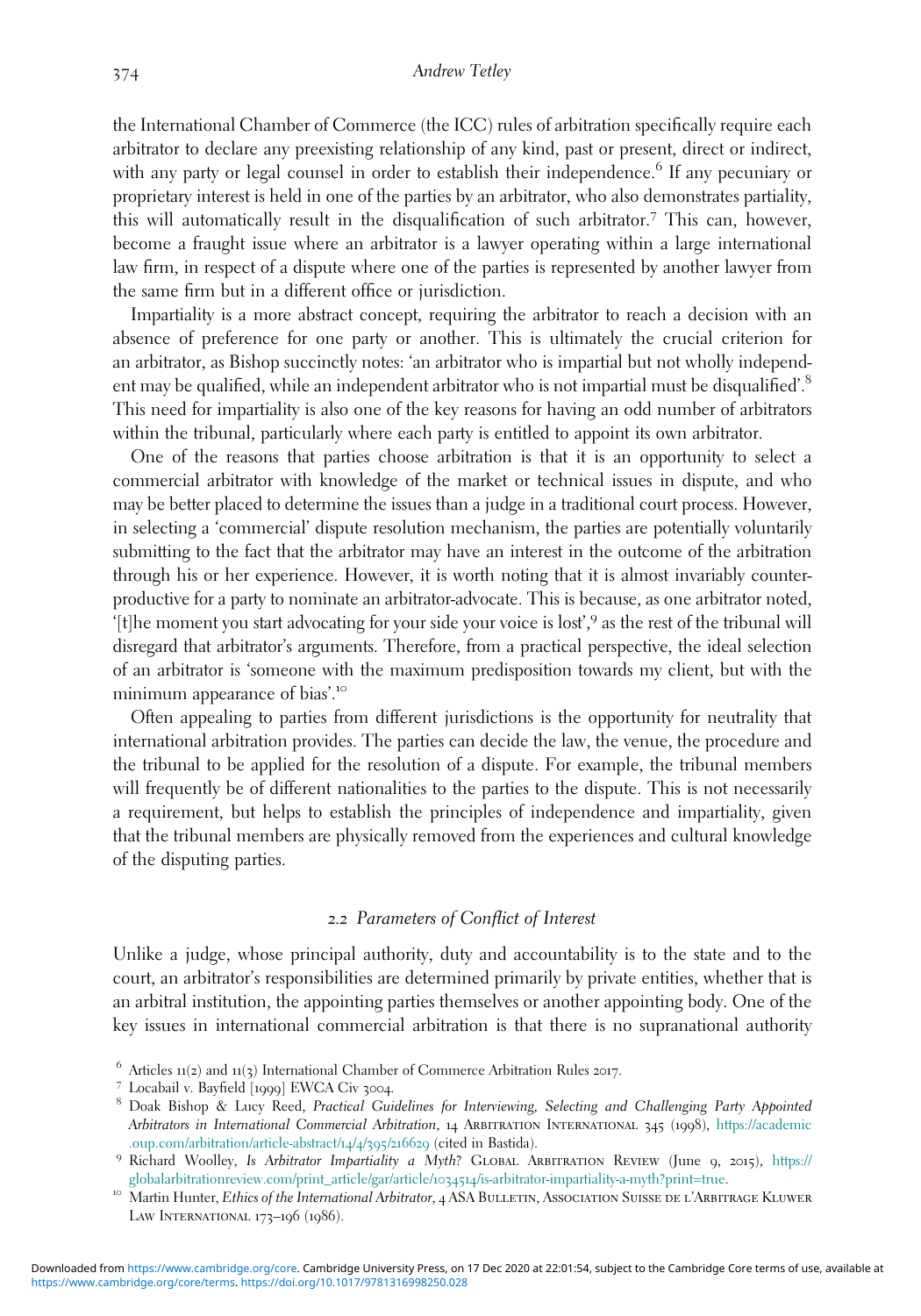which controls arbitrators.<sup>11</sup> For this reason, the boundaries for what behaviour and actions are acceptable for an arbitrator would not necessarily be acceptable for a judge. Also, given the generally pro-arbitration approach of the English courts, there is limited accountability and oversight of arbitral practices, other than that imposed by arbitral institutions, which of course apply only where their rules are adopted. No such accountability and oversight exists in ad hoc arbitrations. This also means there is no overarching body to determine whether an arbitrator has a conflict of interest disqualifying him from acting. This absence of oversight therefore relies upon the effective use of chosen arbitral rules and the integrity and moral code of individual arbitrators to ensure that decisions are reached following a fair consideration of each party's case.

One instance where the independence and impartiality of an arbitrator may sometimes be questioned is where there is third party funding of the arbitration proceedings. If a member of the tribunal has a relationship of some kind with the funder, that arbitrator may not be deemed to be fully independent. Given the relatively small number of arbitration funders currently, in specific areas of international commercial arbitration, it may be that arbitrators do not infrequently encounter situations where they have a connection of some sort with arbitration funders.

Another point sometimes made is that there is a contractual relationship between the parties and the arbitrator which does not exist in traditional court proceedings.<sup>12</sup> However, referencing Jivraj v. Hashwani, <sup>13</sup> Judge Dominique Hascher makes the point that the role of an arbitrator as adjudicator does not fit the traditional conception of a contract for services. The provision of services of the arbitrator is contingent on payment by the parties, but the conduct of those services by the arbitrator should not be.<sup>14</sup>

Statistically, it is fairly unusual for there to be a position where an arbitrator is in a clear and damaging position of conflict. Conflicts of interest relate primarily to the concept of independence<sup>15</sup> and can often be resolved at the outset of proceedings through disclosure by each arbitrator to the parties of any interest or previous connection to any of the parties to the dispute or proceedings which may have a bearing on the decision making that that arbitrator would conduct. However, if this is not done properly, then problems can and do arise. Issues of apparent bias may come into play.

In one recent illustrative case in this area, the English Court of Appeal agreed with the lower court's overall conclusion that 'the fair-minded and informed observer, having considered the facts, would not conclude that there was a real possibility' that the arbitrator had been biased. This was in circumstances where the arbitrator in question had been appointed in respect of multiple overlapping references and where there was a common party, and in circumstances also where the court found that the arbitrator had wrongfully failed to make certain disclosures to the parties at the time of his appointment.<sup>16</sup>

Disclosure by an arbitrator of what may be considered a conflict of interest must be a transparent process in order to be an effective safeguard.<sup>17</sup> This requires honesty and disclosure

- 
- 
- 
- 
- 

<sup>&</sup>lt;sup>11</sup> Sheila Block, Ethics in International Proceedings, INTERNATIONAL LITIGATION NEWS – NEWSLETTER OF THE INTERnational Litigation Committee of the Section on Business Law, International Bar Association Oct. 2004, at 15–22.<br><sup>12</sup> Dominique Hascher, *Independence and Impartiality of Arbitrators* – Three Issues, 27 AMERICAN UNIVERSITY INTER-

NATIONAL LAW REVIEW 789–806 (2012).<br><sup>13</sup> Jivraj v. Hashwani [2011] UKSC 40 at 23.<br><sup>14</sup> Hascher, *supra* note 12, at 789–806.<br><sup>15</sup> See discussion on independence in *id.* at chapter 2.1, 2.<br><sup>16</sup> Halliburton Company v. Chub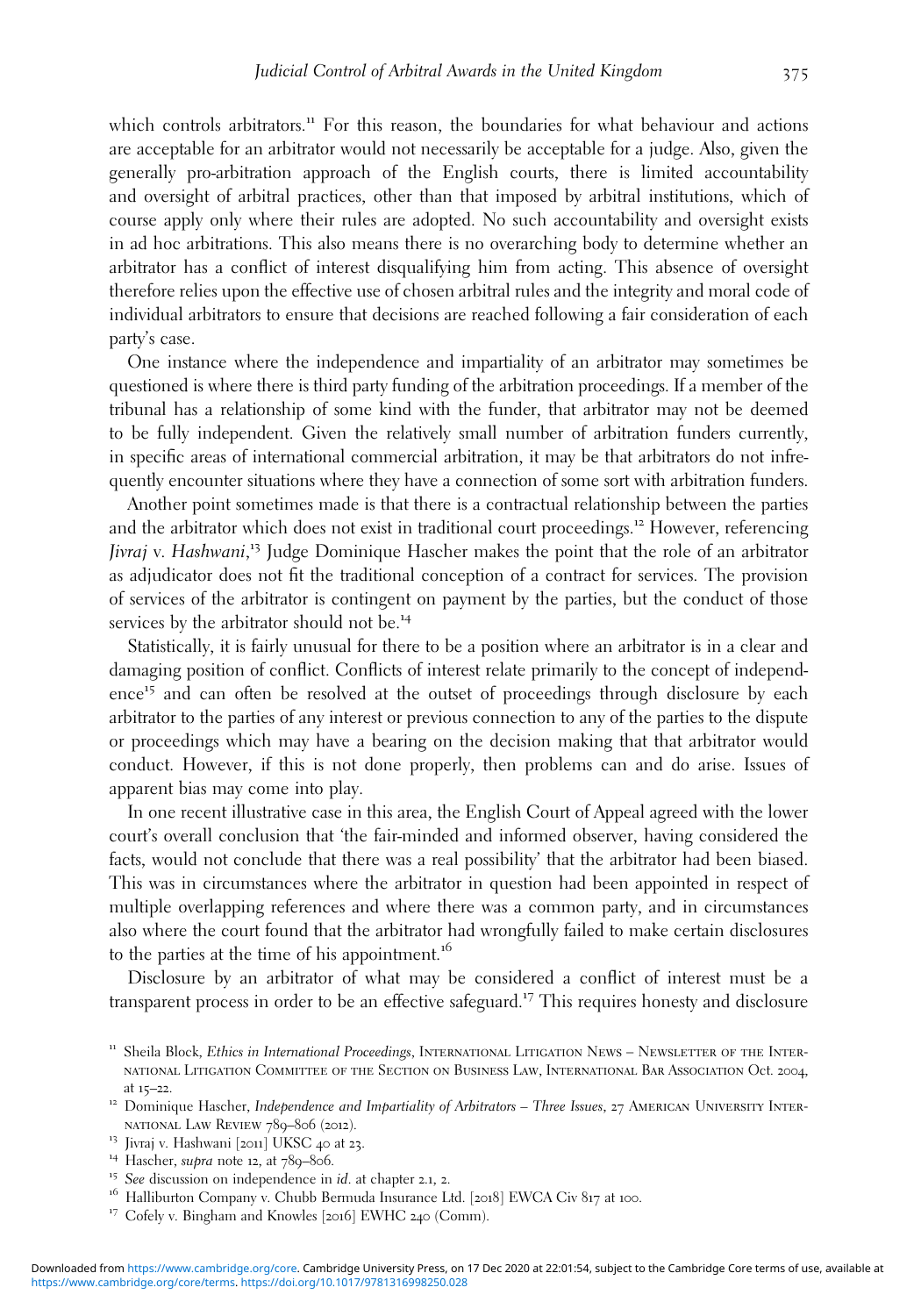of sufficient detail to enable the parties to adequately assess the potential conflict of an arbitrator. However, if an arbitrator makes an erroneous or incomplete statement,<sup>18</sup> this should not automatically lead to their recusal or to the annulment of the award.<sup>19</sup>

## *2*.*3* Procedural Irregularity and Misconduct of Arbitrators during Proceedings

Where an arbitration is seated in England and Wales, an award can be challenged (1) on a point of law,<sup>20</sup> (2) lack of jurisdiction<sup>21</sup> and (3) serious irregularity.<sup>22</sup> We look at each of these in turn. The first two are addressed for completeness. The third type of challenge is the most germane to the subject matter of this chapter. The party challenging the award must make their application or appeal within twenty-eight days of the final award or other arbitral appeal process.<sup>23</sup> Furthermore, certain affected third parties have rights to challenge an award.<sup>24</sup>

# *2***.***3***.***1* **Appeal on a Point of Law**

An award may be appealed on a point of law arising from such award.<sup>25</sup> Parties can waive their rights to challenge or appeal an award,<sup>26</sup> commonly by agreeing to use a set of arbitral rules which expressly waive such rights. By way of example, this is the case under the ICC, London Court of International Arbitration (LCIA) and Singapore International Arbitration Centre (SIAC) rules. Where parties have a right of appeal against an arbitral award, the court has jurisdiction to confirm, vary, set aside or remit the award. Such a right of appeal is limited to points of English law only, and requires either the leave of the court, or the agreement of the parties pre- or post-dispute to allow appeals.

Successful appeals on a point of law are rare. The recent decision of Dakshu Patel v. Kesha  $Pate^{27}$  was one such case. The court concluded that it was 'clear' that the tribunal had wrongly overlooked the relevant test under Section 19 of the Partnership Act 1890, which requires clear and unambiguous conduct indicating the parties' intention to vary contractual terms. The court concluded that the tribunal made an error of law in finding that there had been a variation to the profit-sharing provisions of two partnership agreements. The court also confirmed that a related Section 68 challenge would have succeeded, had it been necessary to base its decision on this point. The court varied the award and held that the parties were entitled to share the profits and losses equally.

In practice, appeals are rarely pursued by parties, being mostly limited to shipping cases. In the recent case of  $J v. K<sub>z</sub><sup>28</sup>$  it was held that a tribunal had jurisdiction to review the determination of an expert, and to substitute its own determination following a rehearing of the disputed issues. It is clear from these cases that an appeal on a point of law places a high bar on applicants.

<sup>18</sup> Halliburton Company, *supra* note 16 offers an example of this.<br><sup>19</sup> Hascher, *supra* note 12, at 789–806.<br><sup>20</sup> Section 69 Arbitration Act 1996.<br><sup>21</sup> Id. at Section 67.<br><sup>22</sup> Id. at Section 70(3).<br><sup>24</sup> Id. at Section

- 
- 
- 
- 
- 
- 
-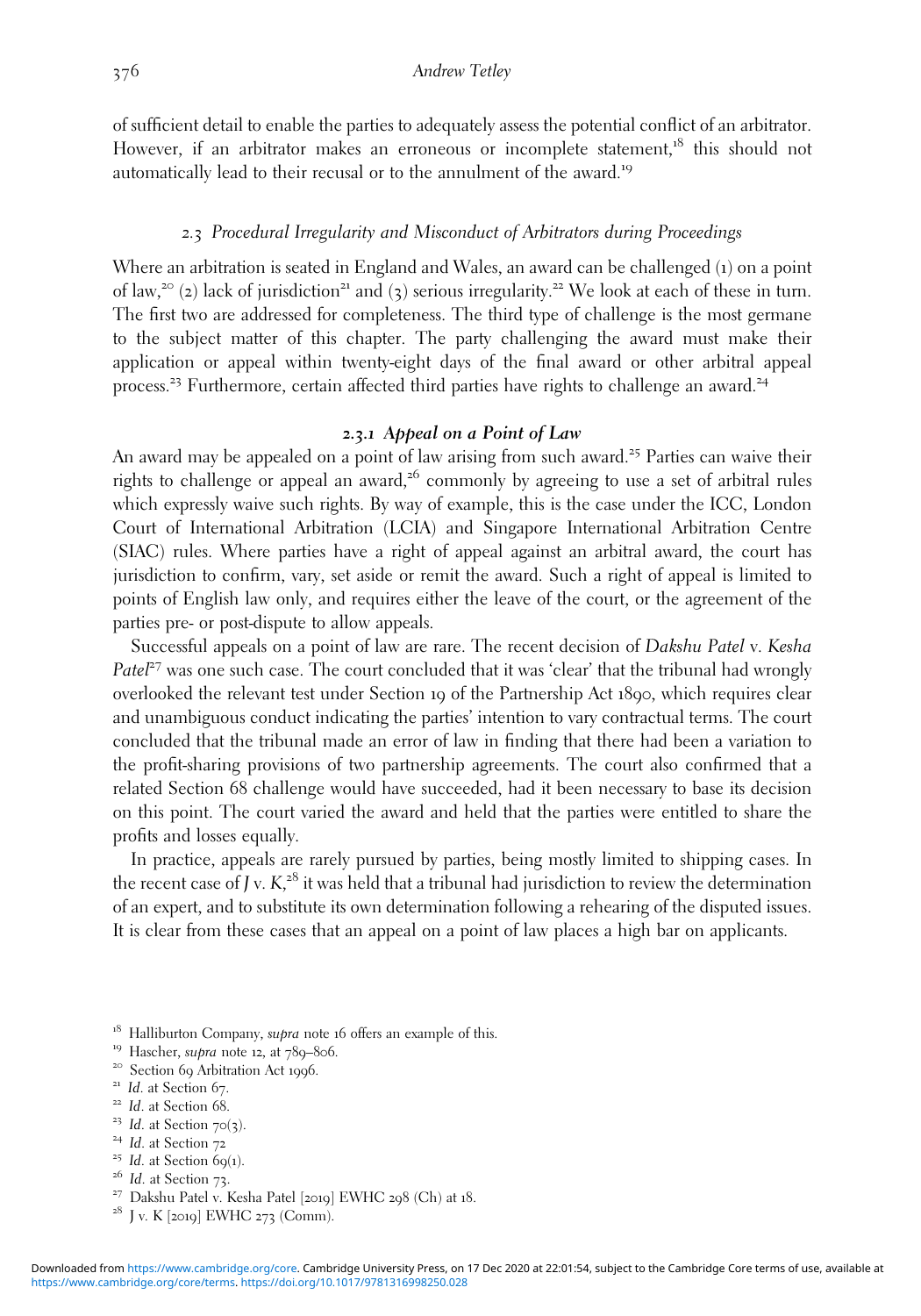## *2***.***3***.***2* **Substantive Jurisdiction**

Where it is found that a tribunal did not have jurisdiction to hear the dispute, the court can confirm, vary or set aside an award made by such tribunal in whole or in part.<sup>29</sup> In order for a court to review the jurisdiction of the tribunal in such cases, an award has to be made. An order will not be sufficient.

A challenge to an arbitral award may be made where the tribunal has no 'substantive jurisdiction<sup>'30</sup> to hear the dispute. This may be done as part of the substantive award on the merits of the claims or, more commonly, in a separate preliminary hearing where the tribunal rules on its own jurisdiction. Section 67 of the Arbitration Act is mandatory – parties cannot contract out of the right to challenge an award on this basis. Grounds for challenging the jurisdiction of the tribunal include (1) existence or validity of the arbitration agreement, (2) scope of the arbitration agreement and (3) constitution of the tribunal.

Generally, the invalidity of a contract will not affect the validity of the agreement to resolve disputes through arbitration, unless the invalidity would effectively make both the contract and the arbitration agreement invalid. This might be the case, for example, if one of the parties did not have capacity to enter into the contract.<sup>31</sup> Furthermore, it will generally be presumed that the parties intended all disputes to be covered by the arbitration agreement, unless the language makes clear that certain matters are expressly excluded from the tribunal's jurisdiction.<sup>32</sup> For example, in Sonact Group Limited v. Premuda SPA $33$  a settlement agreement (without a jurisdiction clause) was signed in relation to several disputes under a charter party (which contained an arbitration clause). Males J held that the arbitration clause in the charter party ('any and all differences and disputes of whatsoever nature') was wide enough to cover a claim under the settlement agreement. Males J found that it was 'inconceivable' that the parties could have intended that the owner would be unable to pursue a claim under the settlement agreement in arbitration. Males J stated that there was 'no bright line rule' that once parties enter into a new legal relationship, 'an arbitration clause in the underlying contract necessarily can no longer apply'.

Where the tribunal is found to have no substantive jurisdiction, a full retrial of the arbitration will be held. However, it has been reemphasised in several recent decisions that, in general, English courts will take a restrictive approach to such challenges to jurisdiction. For example, in State A v. Party B,<sup>34</sup> the court considered an application for an extension of time for a party to bring a Section 67 jurisdictional challenge. The court (per Sir Michael Burton), applied a high threshold and held that an extension of time will be granted only where a delay occurs in making a challenge (and/or applying for an extension of time), where the application is based on new evidence, and such new evidence is 'transformational', 'seismic' or 'a game-changer'. The extension of time was refused because the delay was a 'colossal' 959 days from the deadline to make the Section 67 challenge and the new evidence was not sufficiently 'transformational' to justify the extension of time anyway.

<sup>&</sup>lt;sup>29</sup> Section 67(3) Arbitration Act 1996.<br><sup>30</sup> Id. at Sections 30(1) and 82(1).<br><sup>31</sup> David Wolfson & Susanna Charlwood, *Chapter 25*: *Challenges to Arbitration Awards, in* Arbitration in England<br>527–562 (Julian D. M. Lew,

<sup>&</sup>lt;sup>32</sup> See further in Section 4 on the scope and interpretation of commercial arbitration clauses. One recent illustrative example of this approach is included in this section, with further recent examples being considered in Section 4.<br>
<sup>33</sup> Sonact Group Limited v. Premuda SPA [2018] EWHC 3820 (Comm) per Males J at 15–17 and 20.<br>
<sup>34</sup> State A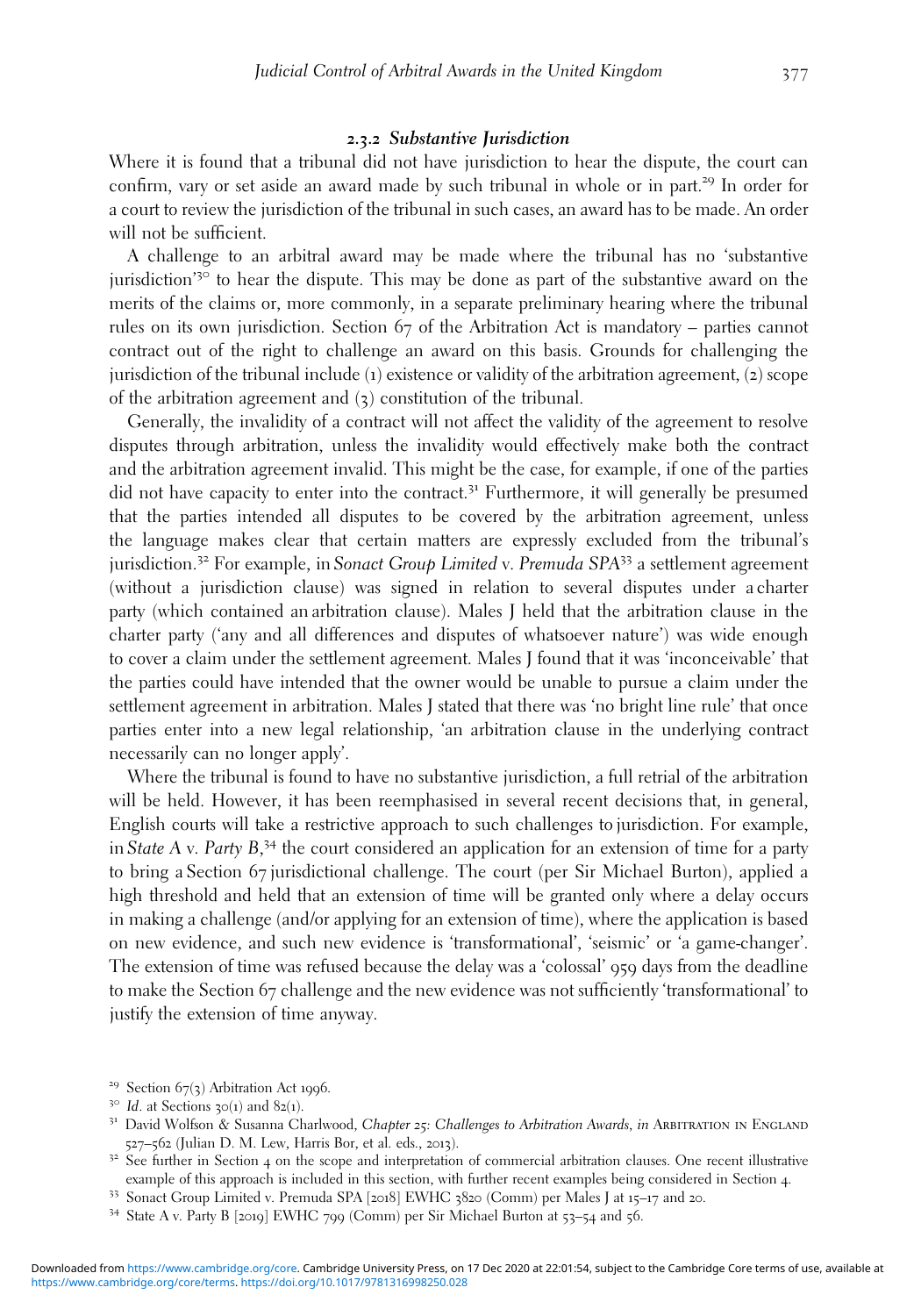In another decision, Filatona Trading Ltd v. Navigator Equities Ltd,<sup>35</sup> the English court held that an unnamed but disclosed principal of a party to a shareholders' agreement could sue under an arbitration agreement. A and B were named as parties to the agreement, which also provided for all disputes to be referred to arbitration. C was not a named party to the SHA but was the disclosed principal of A, who entered into the contract with B as C's agent. C commenced arbitration proceedings against B. Teare J applied Aspen Underwriting Ltd v. Credit Europe Bank  $N<sup>56</sup>$  and Kaefer Aislamientos v. AMS Drilling<sup>37</sup> and held that an undisclosed principal can sue and be sued on a contract on condition that (1) the contractual terms did not confine the application of the contract to the named parties; (2) at the time the relevant contract was entered into, the agent intended to contract on the principal's behalf; and (c) it was within the actual authority of the agent to enter into the contract. The judge held that the evidence satisfied the second and third points. On the first point, he held that, despite an entire agreement clause, the terms of the shareholders agreement did not act to prevent a disclosed principal from having rights under the contract: 'very clear words' were required to show that only the named party, rather than its principal, was intended to have such rights.

#### *2***.***3***.***3* **Serious Irregularity**

It is under the concept of 'serious irregularity' that matters of procedural irregularity and misconduct of arbitrators will typically arise. Under Section 68 of the Arbitration Act, the court has jurisdiction to remit or set aside an award or to declare it to be of no effect where an applicant can show substantial injustice to itself as a result of a 'serious irregularity'. This jurisdiction is limited to listed examples of 'serious irregularity', which affect the tribunal, the proceedings or the award itself.<sup>38</sup> Section <sup>68</sup> of the Arbitration Act is, like Section <sup>67</sup>, mandatory. Parties cannot contract out of the right to challenge an award for serious irregularity.

Although of mandatory application, a high threshold must be met before the court will interfere with the arbitral process based on Section 68. As a result, most applications fail. In one case, Morrison J described Section 68 as a 'long stop', <sup>39</sup> to be used in 'extreme cases where ... something ... went seriously wrong with the arbitral process'.<sup>40</sup> In Vee Networks Ltd v. Econet Wireless Special Ltd, $4$ <sup>+</sup> the court stated that the requirement for substantial injustice to a party will be satisfied if that party shows the irregularity caused the tribunal to reach a conclusion which was unfavourable to the applicant and which it might not have reached without the irregularity, provided that it was reasonably arguable that the tribunal could have reached a decision in the applicant's favour.

In order for a party's application for an arbitral award to be set aside under Section 68 of the Arbitration Act, the applicant needs to demonstrate the following:

- 1. a serious irregularity;
- 2. which falls within the exhaustive list, described in Section 68 (see later in the chapter); and
- 3. which has caused or will cause substantial injustice to the applicant.<sup>42</sup>

Section 68 sets out an exhaustive list of qualifying irregularities:<sup>43</sup>

- <sup>35</sup> Filatona Trading Ltd v. Navigator Equities Ltd. [2019] EWHC 173 (Comm).<br><sup>36</sup> Aspen Underwriting Ltd v. Credit Europe Bank NV [2018] EWCA Civ 2590.
- 

- 
- 
- 
- 

<sup>&</sup>lt;sup>37</sup> Kaefer Aislamientos SA de CV v. AMS Drilling Mexico SA de CV and others [2019] EWCA Civ 10 at 114.<br><sup>38</sup> Section 68 Arbitration Act 1996.<br><sup>39</sup> Fidelity Management SA v. Myriad International Holdings BV [2005] EWHC 119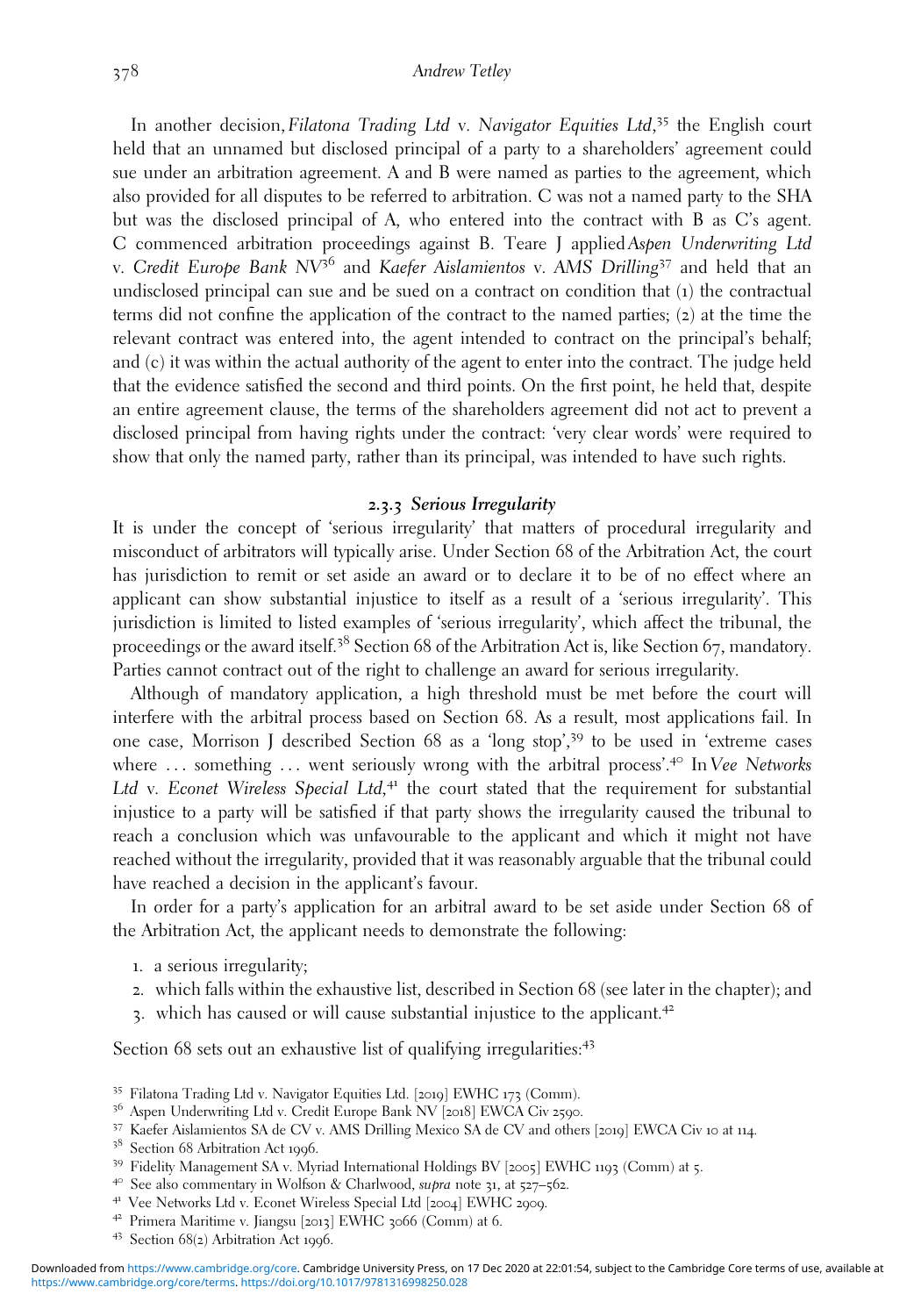- 1. failure by the tribunal to comply with Section 33 of the Arbitration Act (containing the general duties of the tribunal, e.g., to give each party a reasonable opportunity to present its case);
- 2. the tribunal exceeding its powers (not including issues of substantive jurisdiction, covered by Section 67);
- 3. failure by the tribunal to conduct the proceedings in accordance with the procedure agreed by the parties;
- 4. failure by the tribunal to deal with all of the issues that were put to it;
- 5. any arbitral or other institution or person vested by the parties with powers in relation to the proceedings or the award exceeding its powers;
- 6. uncertainty or ambiguity as to the effect of the award;
- 7. the award being obtained by fraud or the award or the way in which it was procured being contrary to public policy;
- 8. failure to comply with the requirements as to the form of the award; or
- 9. any irregularity in the conduct of the proceedings or in the award, which is admitted by the tribunal or by any arbitral or other institution or person vested by the parties with powers in relation to the proceedings or the award.

There have been many cases where disgruntled parties have sought to challenge the arbitral process or an award through use of a Section 68 challenge. Few have succeeded.

In the recent case of A v. B,<sup>44</sup> the applicant applied for the award to be set aside on the basis that the tribunal's decision to exclude factual evidence given in examination-in-chief was a serious irregularity. The court found that the application was based on the applicant's criticism of the tribunal's exercise of a discretion and refused the application. Given that the tribunal had a wide discretion as to how it exercised its powers, the decision made by the tribunal would have to be beyond the bounds of what could be considered an exercise of its discretion under the Arbitration Act and its own procedure. The evidential process that had been adopted provided for the principal evidence to be in writing, with a very short timetable for any oral evidence to be provided. The court held that the tribunal had been entitled to make the ruling it did, that the tribunal had considered the issues and had carried out a balancing exercise to reach its decision and that the tribunal had acted within the bounds of its wide discretion. Finally, the applicant's evidence did not address the relevant clause relating to invoice disputes, and so, even if it was an irregularity it could not be an irregularity affecting the invoice claims.<sup>45</sup>

One relatively recent case in which the court did grant the setting aside of an arbitral award on the basis of procedural irregularity is the case of the M.V. Ocean Glory.<sup>46</sup> This was a shipping case. Under a charter party, the owners referred a claim for demurrage to arbitration and, in ambiguously worded claim submissions, requested that the tribunal reserve its jurisdiction in relation to further non-particularised and unquantified claims. The charterers asked the tribunal to dismiss all of these claims on their merits. The tribunal issued a final award in which the tribunal stated:

30. Given the length of time since the cargo was discharged and that the Owners' provided no evidence that the cargo receivers / interests had or indeed intended to bring a claim against them under the Bill of Lading, we refuse their application.

<sup>44</sup> A v. B [2018] EWHC <sup>3366</sup> (TCC). <sup>45</sup> Id. at <sup>34</sup>–40, <sup>42</sup>–44. <sup>46</sup> Lorand Shipping v. Davof Trading (Africa) BV (M.V. Ocean Glory) [2014] EWHC <sup>3521</sup> (Comm).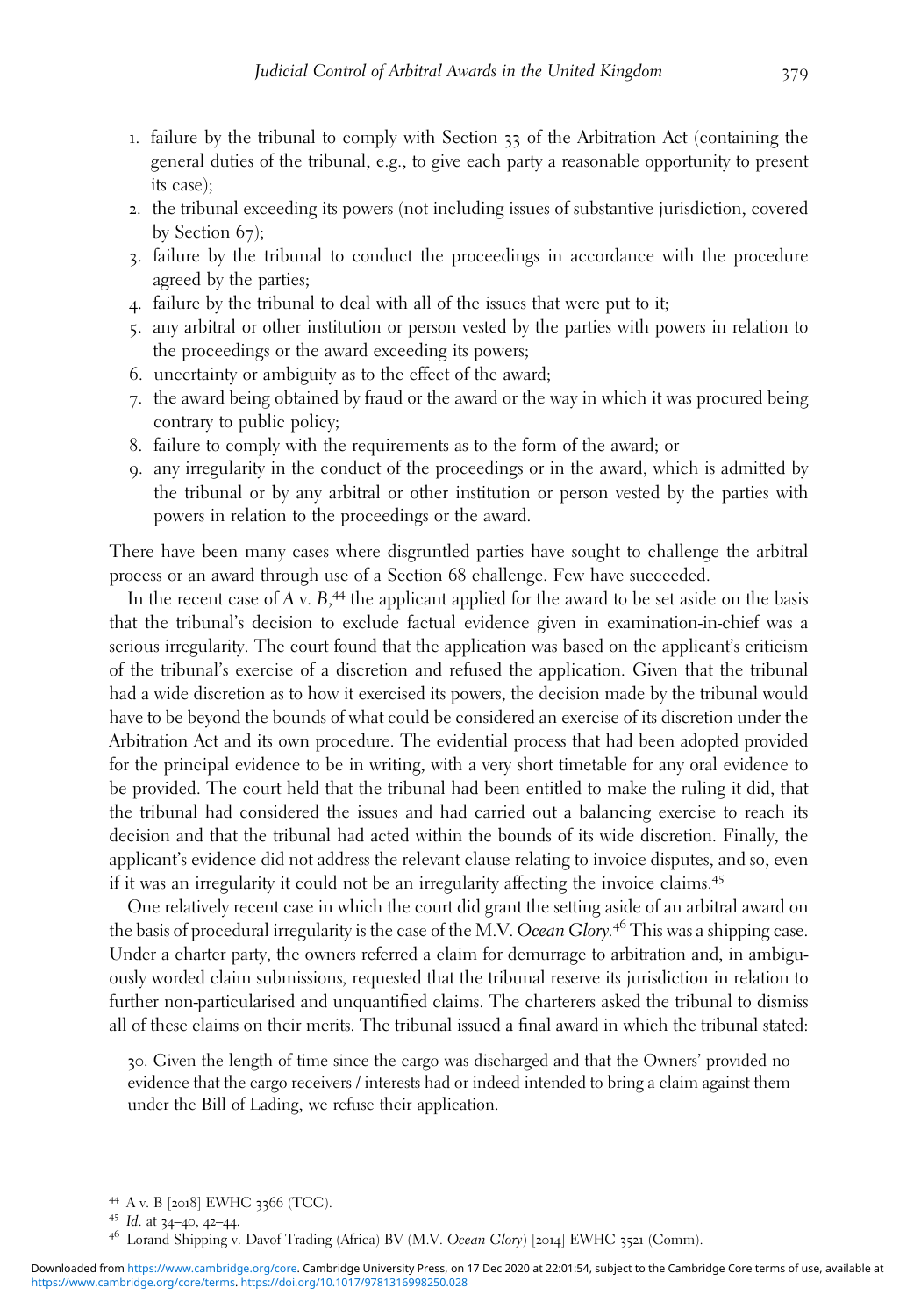31. In the event that the cargo receivers / interests do make a claim, doubtless the Owners will consider whether it is possible to start new arbitration proceedings against the Charterers. It follows that this award is not made on an interim basis, but is final in respect of the issues decided herein.

The effect of the award was to exhaust the tribunal's jurisdiction over any claims arising under the charter party without any regard to any contractual time bar, and to force any other claims to be brought in a new arbitration. The court found that the tribunal's approach (1) adopted a course of action not advocated by either party, (2) did not give the parties an opportunity to comment on the proposal of the tribunal to make such an award and  $(3)$  relied upon considerations not raised by the parties and which the parties had no opportunity to address before the award was made.

For these reasons, it was held, the tribunal's award constituted a serious irregularity. The tribunal neither found that the owner's claims should be rejected on the merits (as sought by the charterers), nor did it reserve the claims for further consideration (as sought by the owners). The court held that, given that neither party had advocated this course of action, the parties should have been given opportunity to address the course of action in fact adopted by the tribunal. In determining whether this failure caused substantial injustice to the owners, it was held to be sufficient that the tribunal 'might realistically' have reached a different conclusion. The court accepted that the threshold of Section 68 of the Arbitration Act is very high. It nevertheless issued a declaration that paragraphs 30 and 31 of the tribunal's award were of no effect and remitted that part of the award back to the tribunal. The fact that the owner's claims were barred constituted a substantial injustice even if starting a new arbitration, the course suggested by the tribunal, might objectively have been a practical solution.

In another recent case, the English court held that an arbitrator had committed a serious irregularity by making enquiries and eliciting information about a matter which proved determinative in the award, without notifying the parties about those enquiries or giving them an opportunity to make representations on the matter in light of those enquiries.<sup>47</sup>

Misconduct by arbitrators is not necessarily procedural and can include a wide range of misdemeanours, including influencing witnesses, failure to disclose an interest, and other grounds.<sup>48</sup> Misconduct is also something that may need to be addressed during the arbitral process, not simply after the award has been issued. Under the Arbitration Act, it is possible to apply to the court for removal of an arbitrator, inter alia, where (1) circumstances exist that give rise to justifiable doubts as to his or her impartiality or (2) where he or she has refused or failed properly to conduct the proceedings and substantial injustice has been caused or will be caused to the applicant.<sup>49</sup>

An example of such an application can be seen in the recent case of  $P$  v.  $Q$ .<sup>50</sup> Multiple grounds of misconduct were alleged by the claimant in an LCIA arbitration: (1) tribunal improperly delegated its role to the tribunal secretary by systematically entrusting the secretary with responsibilities going beyond what was permissible under the LCIA Rules and LCIA Policy; (2) chairman breached his mandate as an arbitrator and his duty not to delegate by seeking the views of the tribunal secretary, who was not party to the arbitration or a member of the tribunal, entitled to make decisions on substantial procedural issues; (3) other arbitrators

<sup>47</sup> Fleetwood Wanderers Ltd v. AFC Fylde LTD [Nov. 30, 2018] 11 WLUK 540.<br>
48 See discussion in Section 2.<br>
49 Section 24 Arbitration Act 1996.<br>
50 P v. Q [2017] EWHC 194 (Comm) at 14.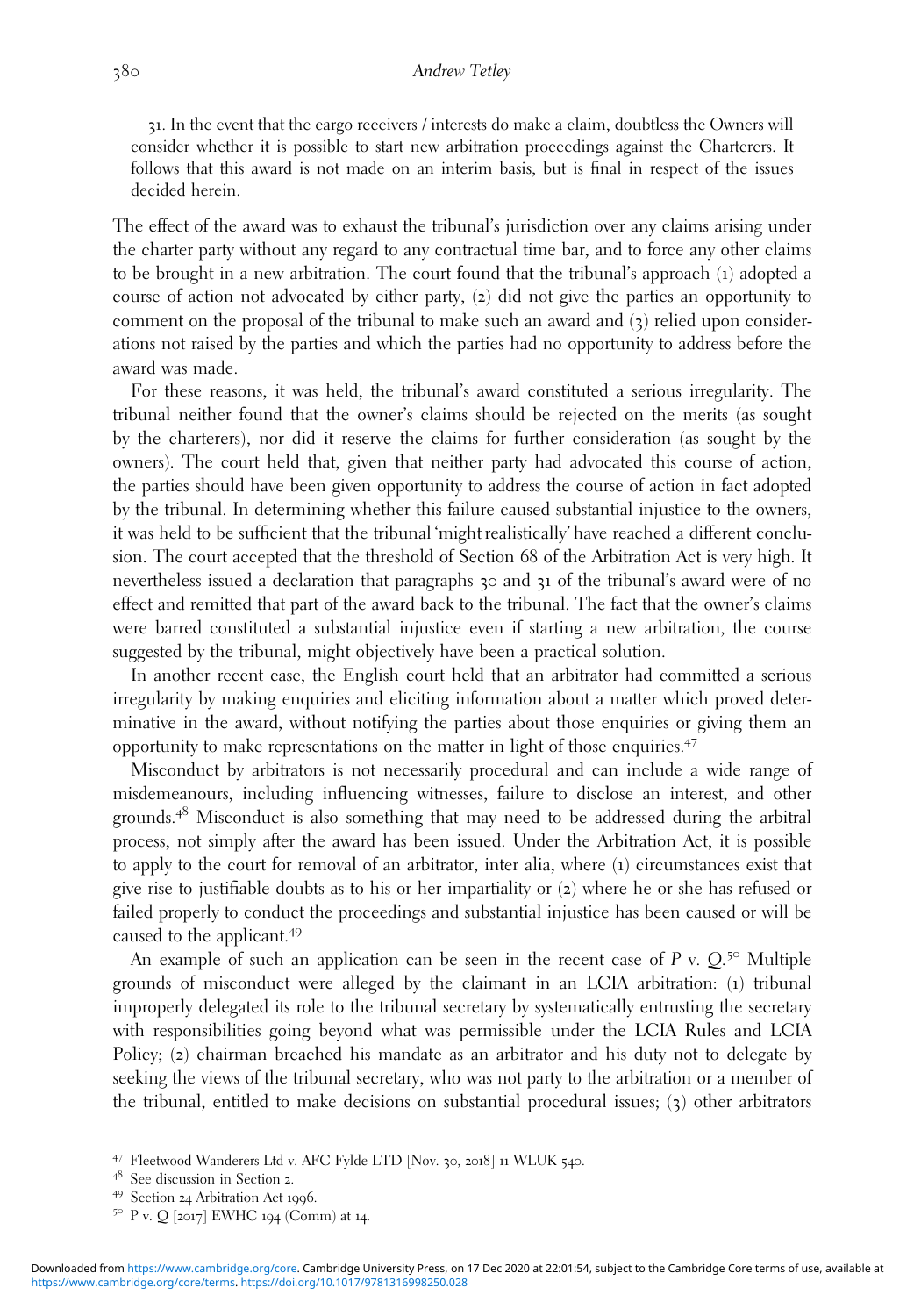forming the tribunal also breached their mandate as arbitrators and their duty not to delegate by failing to participate sufficiently in the arbitration proceedings and the decision making process; (4) circumstances existed which gave rise to justifiable doubts about the chairman's independence and impartiality, following comments that the chairman had made at an international conference; and (5) chairman breached his duty to maintain the confidentiality of the arbitral proceedings. The court had little difficulty in rejecting all the grounds advanced and dismissed the claimant's application in its entirety.

In a similar way, as for serious irregularity under Section 68 of the Arbitration Act, the court will not lightly interfere with the conduct of the arbitral process. If that were not the case, it would serve to encourage frivolous claims intended not to facilitate conduct of the arbitral process but to frustrate it, to the detriment of all stakeholders in that process. In certain sectors of the arbitral community, there is increasing demand for arbitral tribunals to be more prescriptive in their approach. For this to succeed, it will require that the supervising courts continue holding a clear deferential line to procedural decisions of arbitral tribunals, as is presently the case in the English courts.

#### 3 enforcing commercial arbitration awards

# *3*.*1* Anti-arbitration Law and Public Policy

One of the standout features of English courts' approach to arbitration is their acceptance of anti-suit injunctions to prevent foreign proceedings commenced in disregard of any applicable arbitration agreement. An anti-suit injunction is designed to protect a negative obligation which arises under an arbitration (or jurisdiction) agreement: the negative obligation not to commence or continue foreign court proceedings in any other forum.<sup>51</sup> The legal basis for such injunctions is that the foreign proceedings amount to a breach of contract. As Lord Millett explained in the Angelic Grace:

There is no good reason for diffidence in granting an injunction to restrain foreign proceedings on the clear and simple ground that the defendant has promised not to bring them.<sup>52</sup>

The powers of the English court to grant anti-suit injunctions differ depending on whether the court proceedings in breach of the arbitration agreement are brought in a member state court of the European Union (EU) (or Lugano Convention country) or in a court of a country outside the EU (or Lugano Convention country). Following the decision of the European Court of Justice (ECJ) in West Tankers, <sup>53</sup> EU member state courts are effectively precluded from granting anti-suit injunctions restraining the pursuit of court proceedings commenced in another member state in breach of an arbitration clause. In West Tankers, the ECJ held that the grant of anti-suit injunctions restraining proceedings in an EU member state was inconsistent with the principles of trust that underlie the Brussels Regulation and that such injunctions should not be available to restrain proceedings in the court of another member state. The correlative expectation is that the member state courts will themselves recognise and give

<sup>&</sup>lt;sup>51</sup> DAVID ST. JOHN SUTTON, JUDITH GILL, & MATTHEW GEARING, RUSSELL ON ARBITRATION 384, para. 7-043 (24th ed. <sup>2015</sup>). <sup>52</sup> Aggeliki Charis Compania Maritima S.A. v. Pagnan S.p.A. (the Angelic Grace) [1995] <sup>1</sup> Lloyd's Rep <sup>87</sup> per Millett LJ

at <sup>96</sup>. <sup>53</sup> Allianz SpA, formerly Riunione Adriatica di Sicurtà SpA and Generali Assicurazioni Generali SpA v. West Tankers

Inc. Case C-185/07, interpreting Council Regulation (EC) No 44/2001 of Dec. 22, 2000 (Brussels Regulation).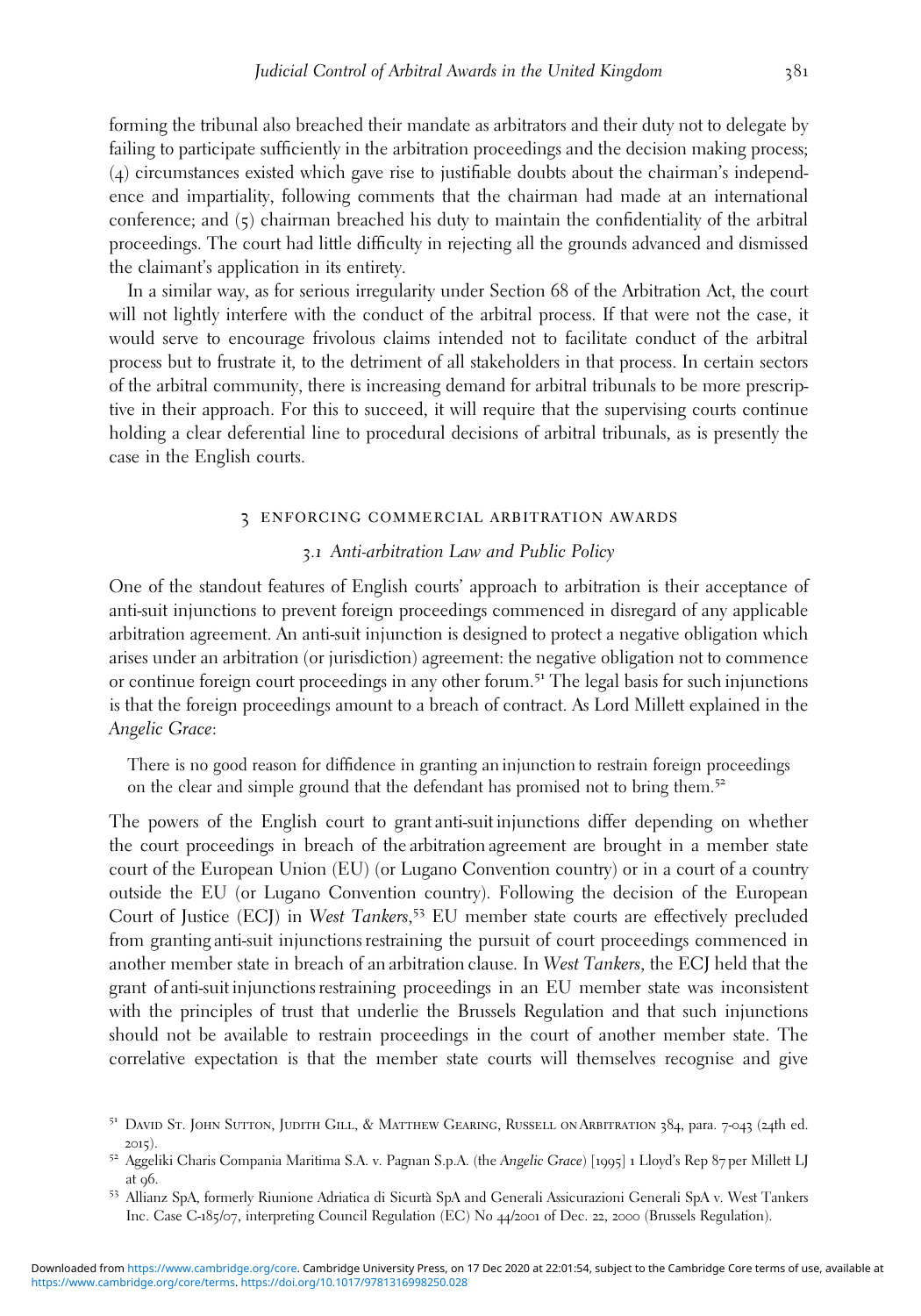deference to the arbitration agreement. However, the way in which EU member states approach such matters is not uniform, particularly where the agreement in question may be less than clear in its application and scope.

The recast Brussels Regulation, which came into force in January 2015, <sup>54</sup> has reinforced the position and clarified matters of potential overlap within the EU framework. The regulation retains and clarifies the arbitration exception,<sup>55</sup> such as incorporating new recitals,<sup>56</sup> which include (1) expressly preserving the right of member states' courts to rule on the validity of arbitration agreements; (2) stating that a ruling of a member state court on the validity of an arbitration agreement should not be subject to the rules on recognition and enforcement of the regulation; (3) confirming that the 1958 New York Convention on the Recognition and Enforcement of Foreign Arbitral Awards (NY Convention) takes precedence over the regulation, so member states' courts can recognise and enforce arbitral awards even where these are inconsistent with another member state court's judgment (for example, where a member state court has given judgment that the arbitration agreement is not valid); (4) clarifying that the regulation does not apply to any action or ancillary proceedings relating to the tribunal's establishment, arbitrators' powers, the conduct of the arbitration or any action or judgment relating to the annulment, review, appeal, recognition or enforcement of the award; and (5) expressly stating that the regulation shall not affect the application of the NY Convention.<sup>57</sup>

Where proceedings are brought outside the EU, the objections based on the Brussels Regulation or Recast Brussels Regulation do not arise. Therefore, in the English courts, anti-suit injunctions are permissible where the proceedings in question have been commenced in the courts of a non-Brussels Regulation or non-Lugano Convention country. This position was confirmed in Shashoua and others v. Sharma.<sup>58</sup> The Commercial Court confirmed that West Tankers did not apply to proceedings commenced in a court outside of the EU member states, including between countries that were party to the NY Convention. Furthermore, in a later judgment, Flaux J confirmed that the West Tankers judgment did not require an arbitral tribunal to refuse to grant relief which might be inconsistent with the judgment of another member state's courts.<sup>59</sup> It was within the tribunal's powers to award damages or an indemnity where the court proceedings had been brought in a member state court in breach of the arbitration agreement.

In practice, the English courts are generally receptive to granting injunctions (interim and final) to prevent parties to an arbitration agreement commencing or continuing proceedings in the courts of other jurisdictions outside of the EU.<sup>60</sup> However, this has not always been the case. Until the 1990s, the byword had been that injunctive relief in the face of foreign proceedings was to be exercised with caution, as it was seen as involving interference by the English courts in the proceedings of the foreign court. Matters of comity were sometimes foremost in the minds of the judges. However, this approach changed so that by the turn of the last century, England's

<sup>&</sup>lt;sup>54</sup> SUTTON, GILL, and GEARING, *supra* note 51, 385–389, paras. 7-045–7-047.<br><sup>55</sup> Article 1(2)(d) Regulation (EU) No 1215/2012 of the European Parliament and of the Council of Dec. 12, 2012 (Recast Brussels Regulation).

<sup>&</sup>lt;sup>56</sup> Recital 12 Recast Brussels Regulation.<br><sup>57</sup> Article 73(2) Recast Brussels Regulation.<br><sup>58</sup> Shashoua and others v. Sharma [2009] EWHC 957 (Comm).

<sup>&</sup>lt;sup>59</sup> West Tankers Inc. v. Allianz SpA and another [2012] EWHC 854 (Comm).<br><sup>60</sup> This article does not contemplate the position that might arise following any exit from the EU by the UK. But, the prospect is clearly on the horizon that the English courts may soon be unshackled from the West Tankers decision, allowing them to broaden their injunctive reach to include proceedings commenced in EU members in breach of arbitration agreements.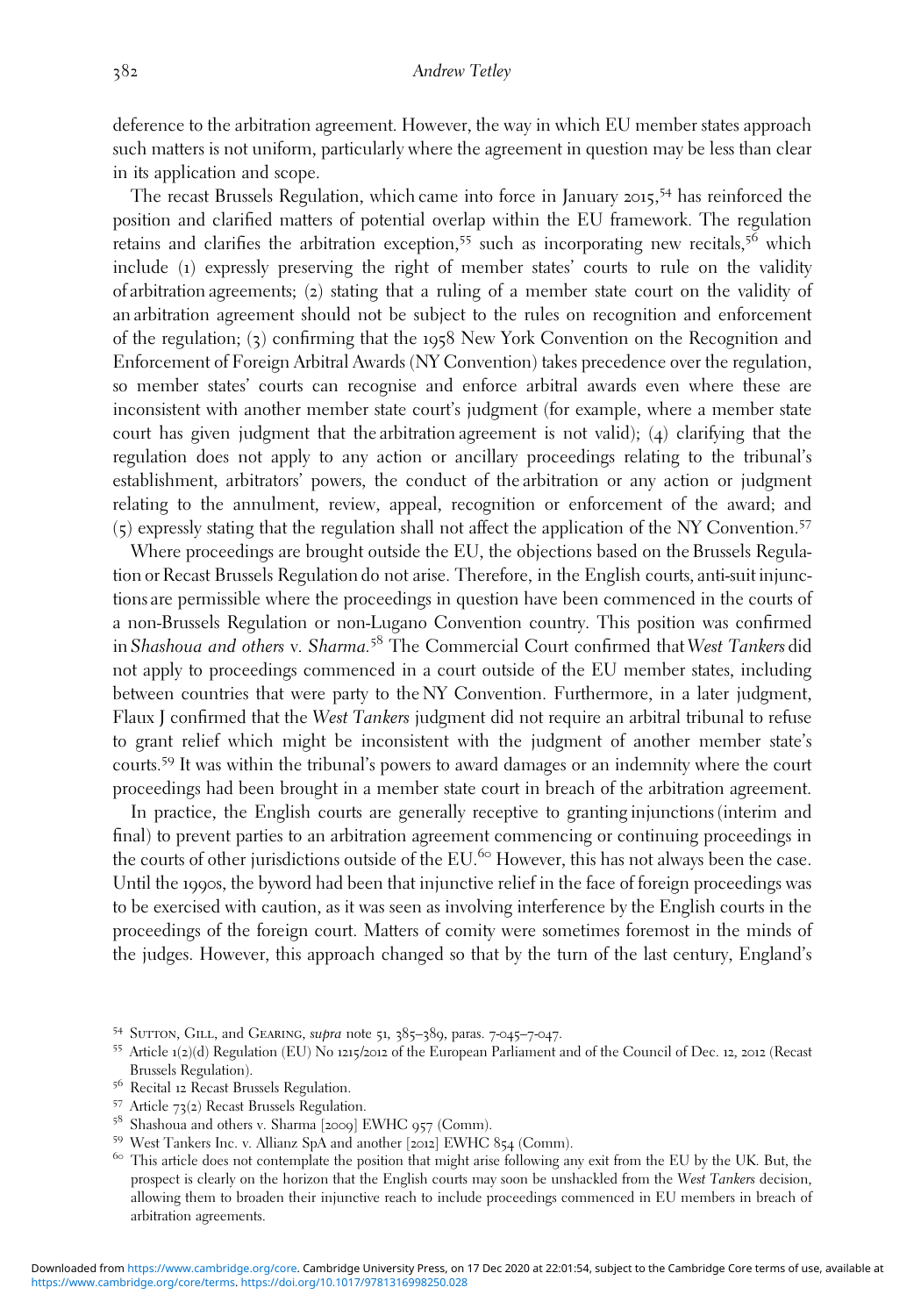highest court recognised that strong reasons were required to outweigh the prima facie entitlement to an injunction in such circumstances.<sup>61</sup> The matter was put in the following terms by Lord Hobhouse in a 2001 decision:<sup>62</sup>

The applicant for a restraining order must have a legitimate interest in making his application and the protection of that interest must make it necessary to make the order. Where the applicant is relying upon a contractual right not to be sued in the foreign country (say because of an exclusive jurisdiction clause or an arbitration clause), then, absent some special circumstance, he has by reason of his contract a legitimate interest in enforcing that right against the other party to the contract.

Perhaps the most extreme example of an English court's readiness to act in this area is provided by the case of Ust-Kamenogorsk.<sup>63</sup> The case involved a twenty-five-year concession agreement governed by Kazakh law, containing an ICC London arbitration clause. The appellant was a Kazakh entity while the respondent was a UK entity. Both were parties to the agreement in question. The UK entity sought a declaration that certain claims under the agreement could be brought only in arbitration and/or an injunction against continuation or commencement of foreign proceedings. There was no dispute threatened at the time of events, but there was a history showing prior disregard of the arbitration agreement by the appellant, and indeed court findings obtained by the appellant in Kazakhstan that the arbitration agreement was invalid. At first instance both the declaration and injunctive relief were granted by way of final orders. The injunctive relief was granted in reliance on the court's broad injunctive powers contained in the Senior Courts Act.<sup>64</sup> The orders were upheld on appeal. On final appeal, the Supreme Court upheld the lower courts' decisions. Lord Mance said:<sup>65</sup>

An injunction [to restrain foreign proceedings in breach of an arbitration agreement] is not "for the purposes of and in relation to arbitral proceedings," but for the purposes of and in relation to the negative promise contained in the arbitration agreement not to bring foreign proceedings.

The decision of the Supreme Court in the Ust-Kamenogorsk case cited the further rationale behind such an approach, as articulated by Millett LJ in the Angelic Grace:<sup>66</sup>

The justification for the grant of  $[an]$  injunction  $\ldots$  is that without it the plaintiff will be deprived of its contractual rights in a situation in which damages are manifestly an inadequate remedy. The jurisdiction, is, of course, discretionary and is not exercised as a matter of course, but good reason needs to be shown why it should not be exercised in any given case.

grant an injunction or appoint a receiver in all cases in which it appears to the court to be just and convenient to do so'. <sup>65</sup> Ust-Kamenogorsk Hydropower Plant JSC v. AES Ust-Kamenogorsk Hydropower Plant LLP [2013] UKSC <sup>35</sup>, per

<sup>&</sup>lt;sup>61</sup> Donohue v. Armco Inc [2001] UKHL 64; [2002] 1 All ER 749. This case addressed an exclusive choice of court clause, but the principle applies equally to an arbitration clause.

 $\frac{1}{200}$  Turner v. Grovit [2001] UKHL 65; [2002] 1 WLR 107 at p27. The citation is strictly obiter as the case involved claims brought in competing EU member state jurisdictions absent an exclusive jurisdiction clause or an arbitration clause. However, it has been cited with approval in Ust-Kamenogorsk Hydropower Plant JSC v. AES Ust-Kamenogorsk Hydropower Plant LLP [2013] UKSC 35 at p26, which involved an application for an anti-suit injunction in reliance on an arbitration agreement in relation to court proceedings threatened outside the EU, and summarised in the paragraphs that follow.

 $^{63}$  Ust-Kamenogorsk Hydropower Plant JSC v. AES Ust-Kamenogorsk Hydropower Plant LLP [2013] UKSC 35. 64 Section 37 Senior Courts Act 1981, which provides 'The High Court may by order (whether interlocutory or final)

Mance LJ at 48.<br>66 Supra note 52.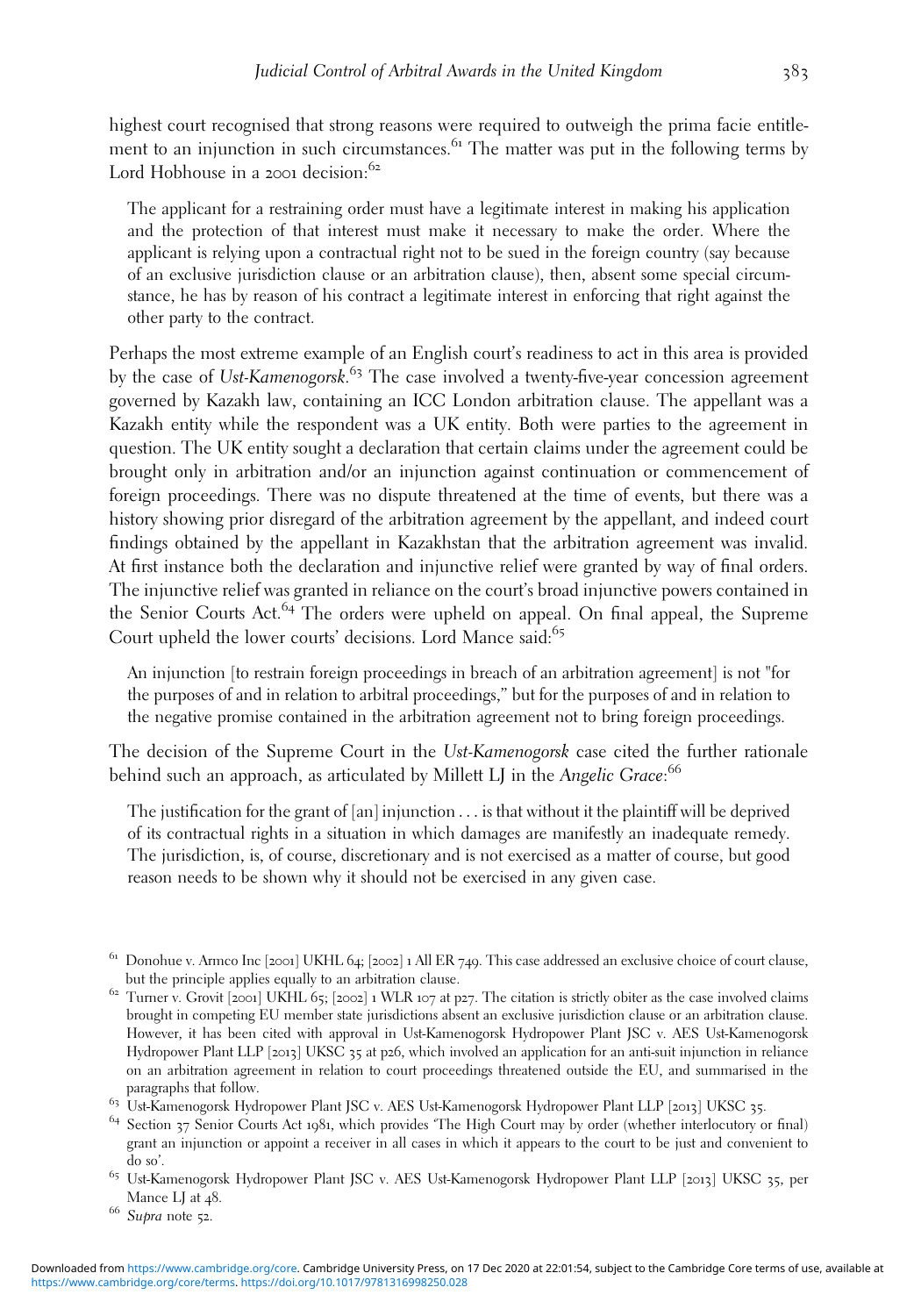In short, the issue in hand involves a substantive right, enforceable independently of the existence or imminence of any arbitral proceedings. A respondent will thus have to provide good reasons why the court should not exercise its discretion to grant an anti-suit injunction, where the claimant has demonstrated the existence of a binding arbitration clause. If the claimant can show that the respondent will breach the terms of the agreement if it commences proceedings, then an injunction to prevent court proceedings is likely to issue. The claimant does not need to establish that the foreign proceedings are vexatious or oppressive.<sup>67</sup> It is nevertheless strongly advisable to apply for an injunction at the earliest opportunity.

It should be noted too that an anti-suit injunction can have serious consequences if ignored or flouted by continuance of the foreign proceedings in question. Breach of an anti-suit injunction may result in the respondent being found guilty of contempt of court, and subject to a fine and/ or imprisonment. In the recent case of Mobile Telecommunications Co KSC v. HRH Prince Hussam bin Abdulaziz au Saud,<sup>68</sup> the English Commercial Court sentenced a Saudi prince to twelve months' imprisonment. This was deemed appropriate to safeguard the function of antisuit injunctions to preserve a party's rights, which in the case flowed from a valid arbitration award. In the case of a corporate entity, it may be fined, its directors may be sent to prison or fined, or its assets seized. Although it is arguable that it would be contrary to public policy to allow enforcement where the anti-suit injunction has been breached, this will not be the case where, for the purposes of the Civil Jurisdiction and Judgments Act,<sup>69</sup> the parties have submitted to the foreign court's jurisdiction.

Anti-suit injunctions are generally sought prior to the foreign court making its judgment. Apart from anti-suit injunctions, the English courts generally will usually only intervene in arbitral proceedings at the point of enforcement. Section 101 of the Arbitration Act sets out that awards will be enforceable either summarily under Section 66 of the Arbitration Act, or by action on the award:

(1) A New York Convention award shall be recognised as binding on the persons as between whom it was made, and may accordingly be relied on by those persons by way of defence, set-off or otherwise in any legal proceedings in England and Wales or Northern Ireland.

(2) A New York Convention award may, by leave of the court, be enforced in the same manner as a judgment or order of the court to the same effect.

Whereas an international NY Convention arbitration award made in any other jurisdiction is enforceable anywhere that is party to the NY Convention, once the award is registered as a judgment under English common law under Part I of the Foreign Judgments (Reciprocal Enforcement) Act 1933, an action on the award is pursuant to domestic law. The award is no longer an internationally recognised award, but is merged into a local law judgment and ceases to have independent status. The English law judgment is what is enforced. This is different to where the judgment is entered in terms of the award.<sup>70</sup>

However, the English court may also be called upon to intervene post-judgment to prevent enforcement of a foreign judgment in circumstances where it is alleged that an arbitration

<sup>67</sup> Id.; Toepfer International v. Societe Cargill France [1998] <sup>1</sup> Lloyd's Rep <sup>379</sup>; Navigation Maritime Bulgare v. Rustal Trading Ltd (the Ivan Zagubanski) [2000] EWHC 222 (Comm) and Bannai v. Erez (Trustee in Bankruptcy of Eli<br>Reifman) [2013] EWHC 3689 (Comm).

<sup>&</sup>lt;sup>68</sup> Mobile Telecommunications Co KSC v. HRH Prince Hussam bin Abdulaziz au Saud [2018] EWHC 3749 (Comm).

<sup>&</sup>lt;sup>69</sup> Section 32(1)(c) Civil Jurisdiction and Judgments Act 1982; Spliethoff's Bevrachtingskantoor BV v. Bank of China Ltd [2015] EWHC 999 (Comm).<br><sup>70</sup> SUTTON, GILL, & GEARING, *supra* note 51, at 493, para. 8-059.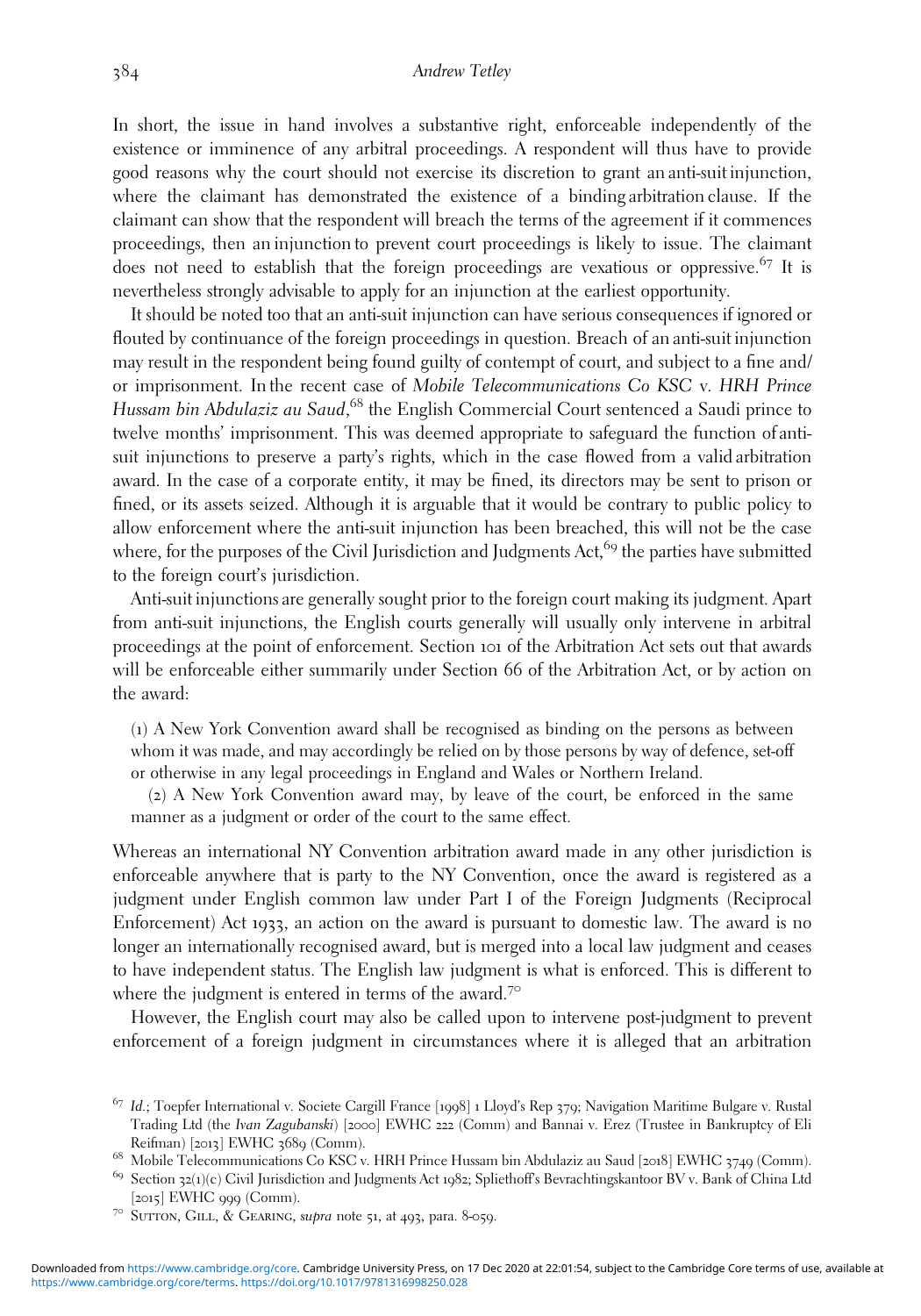agreement has been breached. In these circumstances, the English law concept of comity becomes more preponderant, such that the English court will regard the grant of injunctive relief as a particularly serious matter.<sup>71</sup> An example of this approach can be found in the Tanoh case,<sup>72</sup> where the Court of Appeal upheld the first instance judge's refusal to grant injunctive relief. The Court of Appeal confirmed that the threshold requirement on the applicant to show a high probability that there was an arbitration agreement governing the dispute is applicable in respect of both an anti-suit (prejudgment) injunction and an anti-enforcement (postjudgment) injunction.<sup>73</sup> Reasons of comity and delay will often weigh more heavily against an applicant for an anti-enforcement injunction than will be the case in an anti-suit injunction.

# *3*.*2* Public Policy

By submitting to arbitration, and especially where the parties have expressly waived all rights to appeal an award, the parties' expectations are that state intervention in arbitration should be minimalist. In general,

the courts strive to uphold arbitration awards. They do not approach them with a meticulous legal eye endeavouring to pick holes, inconsistencies and faults in awards and with the objective of upsetting or frustrating the process of arbitration. Far from it. The approach is to read an arbitration award in a reasonable and commercial way, expecting, as is usually the case, that there will be no substantial fault that can be found in it.<sup>74</sup>

However, 'participation by the Court, however unwelcome in theory, is in certain situations inevitable'. <sup>75</sup> This is mainly because '[f]ew nations are prepared to lend the power of the state to enforce arbitration awards, without retaining some right to review the awards themselves. This is reflected in [Article V of] the NY Convention'. 76

The English courts thus retain limited powers over the parties' autonomy in relation to due process and the principles of fairness, independence and impartiality, to ensure that domestic law is being interpreted and applied correctly, and to resolve issues where matters of public policy or the public interest arise. Where the awards are issued by tribunals seated in England and Wales, key modes of court intervention are the review mechanisms of challenge and appeal, as described earlier.

Enforcement may be opposed in respect of a matter which is not capable of settlement by arbitration, or if it would be contrary to public policy to recognise or enforce the award $77 -$  for example, where there has been a serious irregularity in procedure resulting in substantial injustice to the applicant or where the award was obtained by fraud. The Arbitration Act confines court intervention to situations which risk undermining the integrity of the arbitral

- <sup>71</sup> Masri v. Consolidated Contractors International (UK) Ltd and others (No 3) [2008] EWCA Civ 625 at 16.<br><sup>72</sup> Ecobank Transnational Incorporated v. Tanoh [2015] EWCA Civ 1309.<br><sup>73</sup> Id. at 91.<br><sup>74</sup> Zermalt Holdings SA v.
- 
- ment v. Myriad International Holdings [2005] EWHC 1193 (Comm.) at 2, a case directed to a Section 68 challenge for
- serious irregularity.<br><sup>75</sup> Coppee-Lavalin S.A. /N.V. v. Ken-Ren Chemicals and Fertilisers Ltd (In Liquidation in Kenya) and Voest Alpine<br>Aktiengesellschaft v. Ken-Ren Chemicals and Fertilisers Ltd (In Liquidation in Kenya)
- <sup>76</sup> Mutual Shipping Corporation v. Bayshore Shipping Co. (the Montan) [1985] 1 Lloyd's Rep at 192, citing Intermare Transport G.m.b.H. v. International Copra Export Corporation (the Ross Isle and Ariel" [1985] 2 Lloyd's Rep at 589.<br><sup>77</sup> Section 103(3) Arbitration Act 1996.
-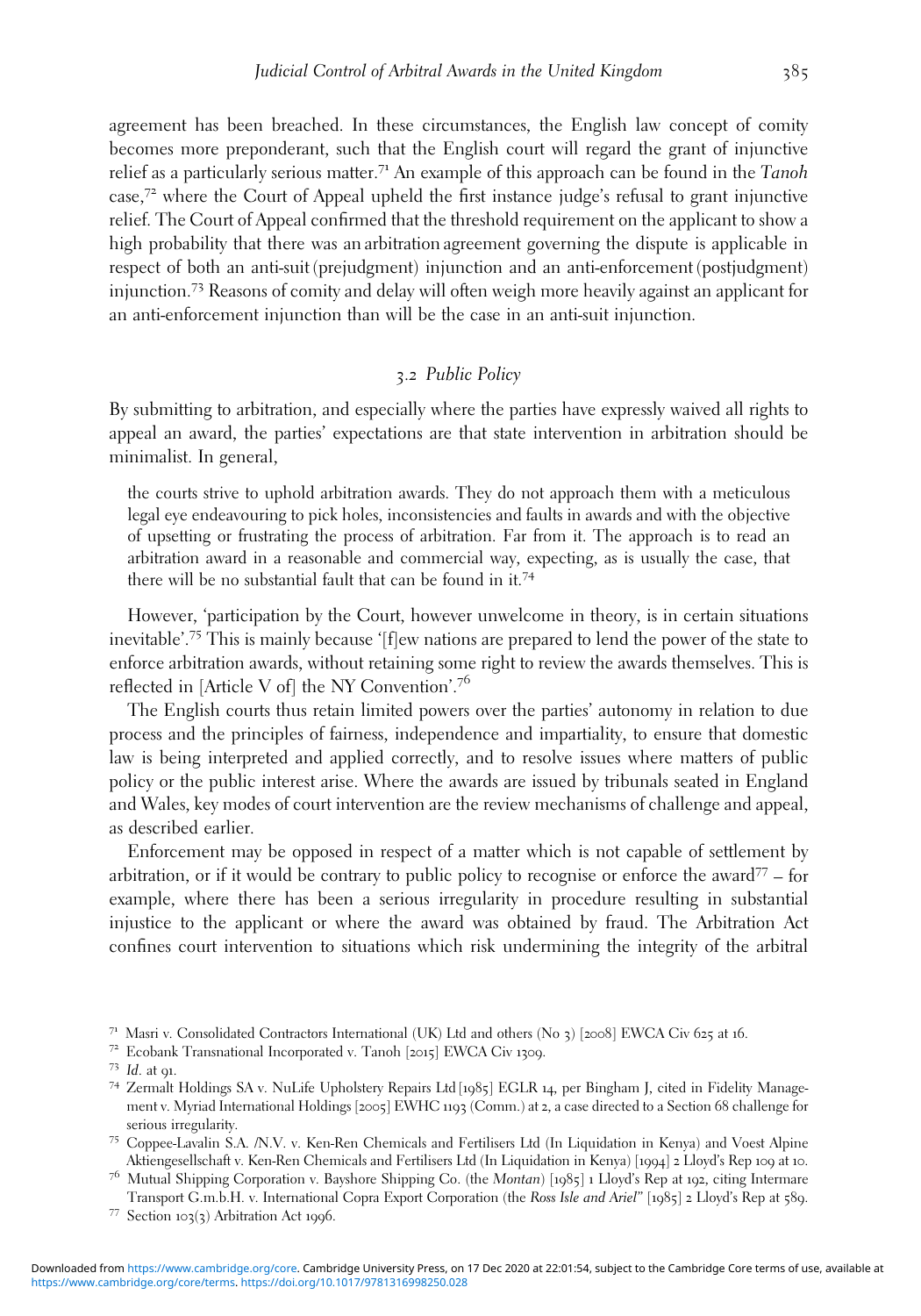process. A key aspect of public policy is to minimise court intervention, on the basis that the parties have chosen to resolve their dispute under arbitral proceedings.

In matters of public policy, the focus of English law is upon domestic public policy. Given that enforcement of arbitral awards is by necessity a local procedure, international public policy is considered to have a more limited role than local public policy. However, it can affect the reasons why the English courts may step in. The starting position for the current English public policy position on enforcement of arbitration awards is that any arbitration has a territorial link to the seat in which such arbitration took place. The award does not exist in a lawless vacuum. In principle, this means that the challenged or unchallenged state of the award in the place of its seat will be an important consideration on any question of challenge in the English courts.

In order for the English courts to enforce an award that has been set aside by a court in the seat of the arbitration, positive and cogent evidence that the decision offended basic principles of honesty, natural justice and domestic concept of public policy will be needed. This approach can be seen in, for example, Yukos Capital Sarl v. OJSC Oil Co Rosneft.<sup>78</sup> In that case, the judge held that it was open to the applicant to argue that no effect should be given to the setaside decision handed down by the Russian courts, 'based on conventional English conflict of law principles, for example that the judgments had been obtained by fraud, that it would be contrary to public policy to enforce the judgements, or that the judgments were obtained in breach of the rules of natural justice'. This case is discussed in more detail in Section 3.4. The approach of the English courts in matters of enforcement of a foreign award can be contrasted with that of the French courts, where the foreign law of the seat is not treated in the same way in matters of enforcement.<sup>79</sup>

One of the key current debates affecting public policy is the question of transparency, and the potentially adverse effect that private arbitration awards have on the development of a body of case law and binding precedent. For example, the ICC has recently published its revised note to parties and arbitral tribunals on the conduct of arbitration, $80$  so that unless the parties opt out, ICC arbitral awards may be published in their entirety no less than two years after they have been notified to the parties. This is perhaps the boldest initiative from across a spectrum of transparency initiatives latterly being pursued by some of the world's leading arbitral institutions. In the past, it has not been uncommon to see publication of anonymised excerpts of procedural decisions issued by tribunals under the auspices of an arbitral institution, with the consent of the parties. However, it will be interesting to see how the recent ICC changes will in practice operate, both as to whether parties opt out, and as to how frequently the ICC chooses to publish awards. The new provisions apply to awards made as from January 1, 2019.

# *3*.*3* Statistics

As can be seen from the discussion, parties to an arbitration have a number of potential avenues to test the limits of the arbitral process in the English courts. One may legitimately wonder

<sup>78</sup> Yukos Capital Sarl v. OJSC Oil Co Rosneft [2014] EWHC <sup>2188</sup>. <sup>79</sup> Société Hilmarton v. Société OTV, Cour de cassation chambre civile <sup>1</sup> Audience publique du mercredi Mar. <sup>23</sup>, <sup>1994</sup> N° de pourvoi: 92-15137 (1994) Bulletin I No. 104 at 79 (Paris Court of Appeal, Dec. 19, 1991); Société Pt Putrabali Adyamulia v. Rena Holding and others, Cour de Cassation, First Civil Chamber, June 29, 2007 (Petition No Y-06-

13.293).  $\frac{13.293}{8}$  Note to Parties and Arbitral Tribunals on the Conduct of the Arbitration under the ICC Rules of Arbitration, International Chamber of Commerce (Jan. 1, 2019), [https://iccwbo.org/publication/note-parties-arbitral-tribu](https://iccwbo.org/publication/note-parties-arbitral-tribunals-conduct-arbitration) [nals-conduct-arbitration](https://iccwbo.org/publication/note-parties-arbitral-tribunals-conduct-arbitration)/.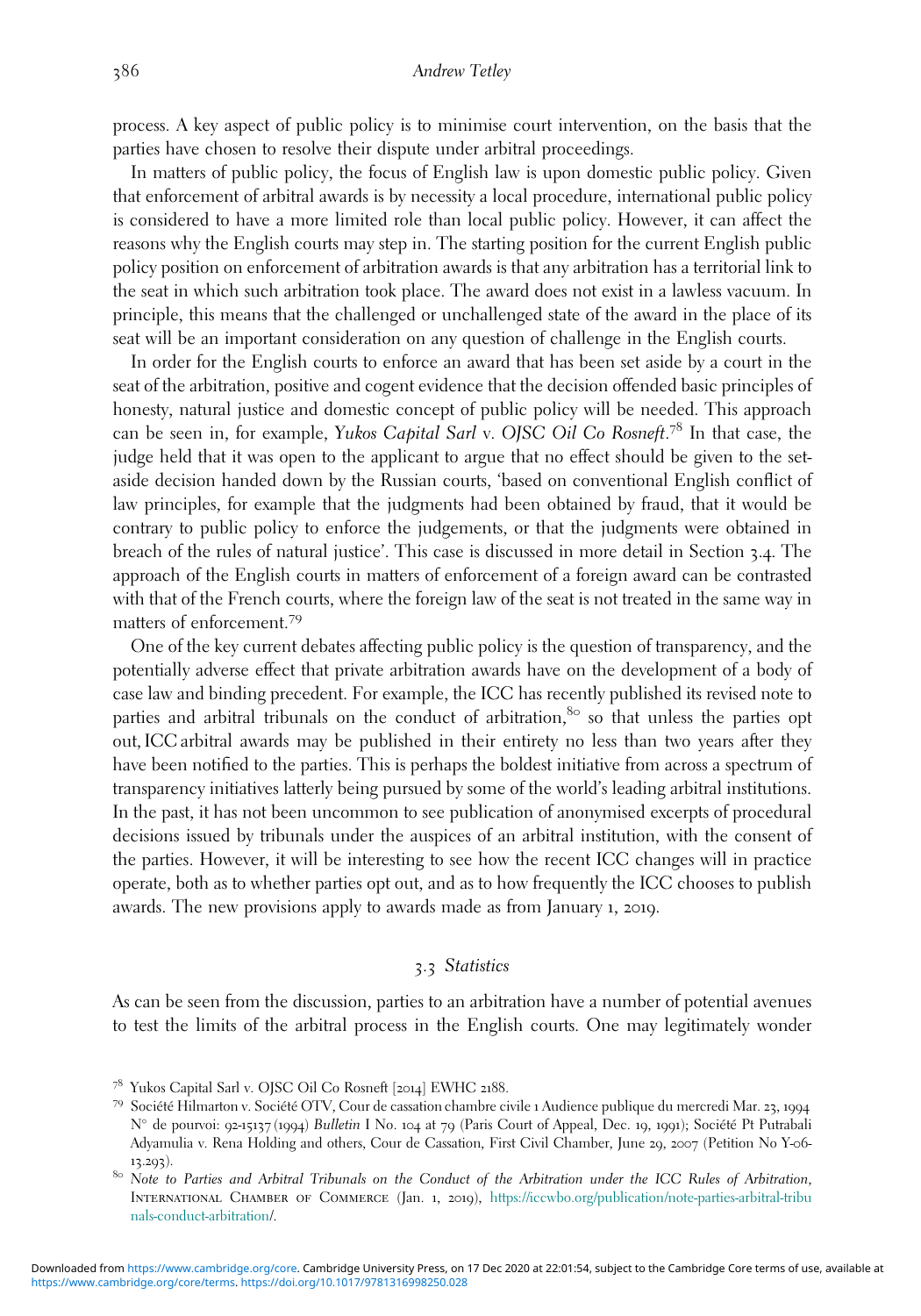whether the existence of these potential avenues of challenge might hinder or weaken the arbitral process as a dispute resolution solution. The existence in England of limited appeal rights to court from arbitral awards, for example, might seem counterintuitive where parties have specifically chosen to resolve their disputes in private. Statistics provide some relevant insight as to the courts' practical impact in England on arbitral process:

| Year                | No. of claims | Successful challenges |
|---------------------|---------------|-----------------------|
|                     |               |                       |
| $\frac{2015}{2016}$ |               |                       |
| 2017–March 2018     |               |                       |

Claims under Section *68* (Serious Irregularity)

| Year            |    | No. of claims Permission for appeal granted Successful appeals |  |
|-----------------|----|----------------------------------------------------------------|--|
| 2015            | 60 | 20                                                             |  |
| 2016            | 40 |                                                                |  |
| 2017–March 2018 |    | 10                                                             |  |

Claims under Section *69* (Appeal on a Point of Law)

As can be seen from the tables, between 2015 and March 2018, of 274 claims brought under Sections 68 and 69 of the Arbitration Act, only 6 of these reported claims were ultimately successful.<sup>81</sup> By way of limited update, from January 2019 to mid-August 2019, Lloyd's Law Reports published 53 cases of challenge to awards. Of those, 5 considered challenges under Section 67 of the Arbitration Act (of which 1 was successful), 12 considered challenges under Section 68 of the Arbitration Act (of which 3 were successful) and 6 considered challenges under Section 69 of the Arbitration Act (of which 1 was successful).<sup>82</sup> It is clear from these figures that although challenging awards in the English courts may be a regular occurrence, they remain relatively rare set against the total volume of arbitral activity in the UK. And even more rarely do such challenges succeed.

# *3*.*4* Requirements for Enforceability of Awards

One of the key advantages of arbitral proceedings over court proceedings is that the award will be recognised and enforced in many more countries than an English court judgment. This is most notably because of the NY Convention.<sup>83</sup> In order to be enforceable, an arbitration award must be a valid award. An order or direction made by the arbitral tribunal will be insufficient to commence enforcement proceedings in the English courts.<sup>84</sup> The award has to form a clear, unambiguous decision by the tribunal on some or all of the issues raised during the proceedings.

<sup>&</sup>lt;sup>81</sup> Statistics obtained from Commercial Court Users' Group Meeting Report - March 2018, COURTS AND TRIBUNALS Judiciary (Apr. 29, 2018), [https://www.judiciary.uk/publications/commercial-court-users-group-meeting-report-march-](https://www.judiciary.uk/publications/commercial-court-users-group-meeting-report-march-2018)[2018](https://www.judiciary.uk/publications/commercial-court-users-group-meeting-report-march-2018)/. 82 Statistics obtained from analysis of Lloyd's Law Reports cases on I-LAW, [https://www.i-law.com/ilaw/doc/view.htm?id=](https://www.i-law.com/ilaw/doc/view.htm?id=400380)

 $400380$ .<br><sup>83</sup> The 1927 Geneva Convention on the Execution of Foreign Arbitral Awards may also assist.

 $84$  Michael Wilson & Partners Ltd v. John Forster Emmott [2008] EWHC 2684 (Comm) at 14.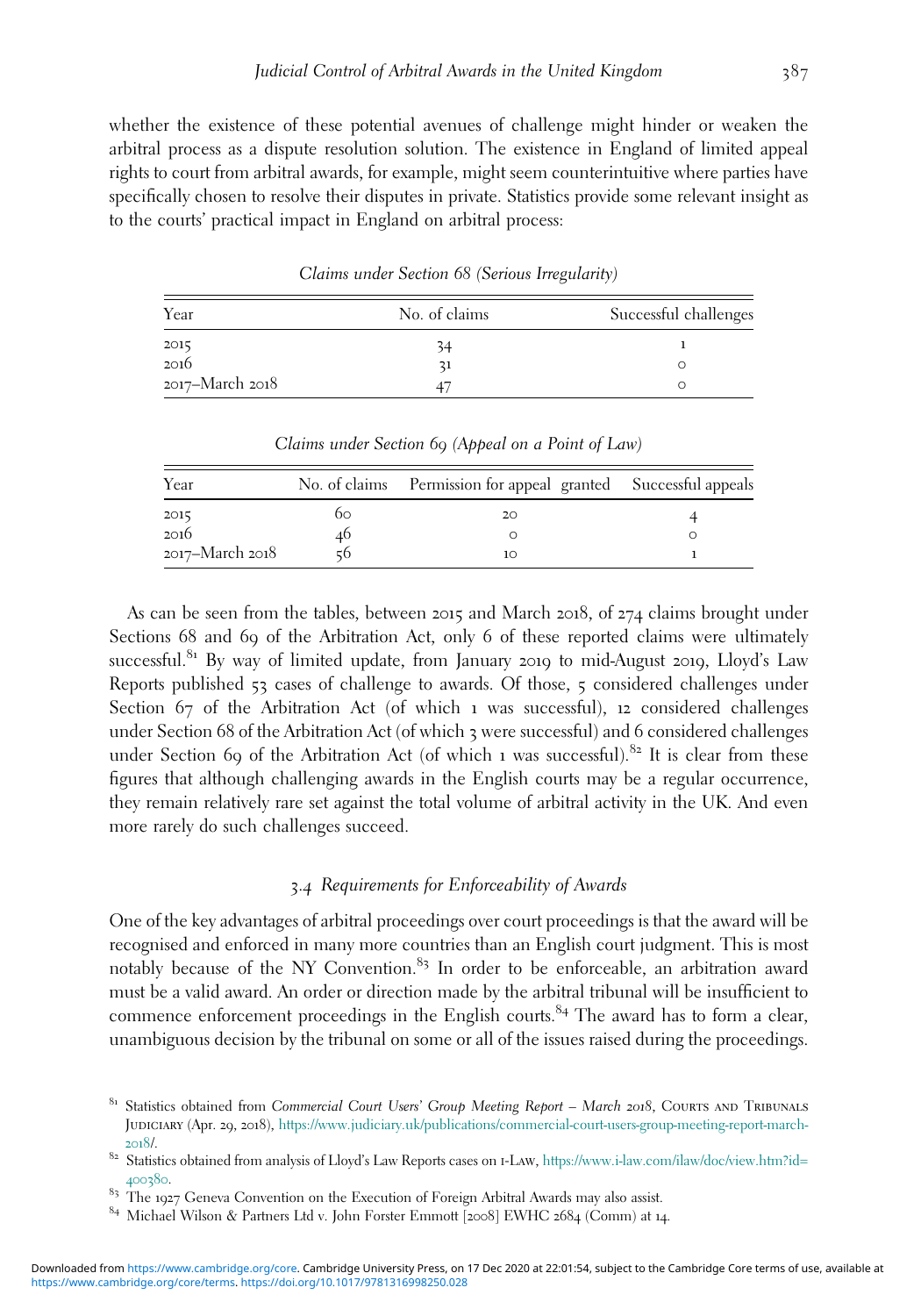Unless the parties have agreed the award or have agreed that reasons are not necessary, the award must set out the reasoning behind the tribunal's decision.<sup>85</sup>

The award must not leave any matters to be delegated to a third party. The tribunal may consult experts in connection with the issues to be decided upon (for example by appointing an expert or accepting counsel's opinion on certain points of  $law^{86}$ ), but the tribunal must come to its conclusions independently, and not delegate decision making. Where the tribunal has expert knowledge in a relevant field, the parties are deemed to have agreed that such expert knowledge would be used in reaching a decision. However, the tribunal should be careful to ensure that this knowledge is of general application in evaluating the current case, rather than the supply of new or specific comparable evidence.<sup>87</sup>

The award must be 'final', i.e., it must be a complete decision in relation to the issues requiring a decision to be made. Therefore, an interim or a partial award, i.e., one which makes a finding on some but not all of the issues in the dispute or which leave certain aspects of the dispute undecided may not be sufficient to be enforced. The award made must be one in which the tribunal has not exceeded its powers either during proceedings or in making the award, must not have been obtained by fraud, and must not be contrary to public policy.<sup>88</sup>

In England and Wales, an award (including a foreign award) may be enforced by (1) seeking leave to enforce the award as a judgment under Section 66 of the Arbitration Act,  $89$  (2) an action on the award (common law) or  $(3)$  for qualifying awards, under the NY Convention. Further procedure for enforcement is set out in the Civil Procedure Rules.<sup>90</sup> The NY Convention limits a party's grounds to challenge such an enforcement application. This limited approach is also reflected in Section 66 of the Arbitration Act. A resisting party's grounds for challenge may include (1) a lack of substantive jurisdiction,  $91$  (2) domestic public policy and (3) ambiguity or defect in the form of the award.

The NY Convention is incorporated into English law in the Arbitration Act, which includes provisions relating to the recognition and enforcement of arbitral awards.<sup>92</sup> In order to enforce an NY Convention award, the party seeking enforcement or recognition must produce a duly authenticated original award, or a certified copy of such award and a duly authenticated original arbitration agreement or a certified copy of such agreement, and a certified translation into English, if the award or agreement is written in another language. The NY Convention grounds upon which the English courts may refuse to recognise or enforce an arbitral award are set out in the Arbitration Act:

- 1. party to the agreement (under the law applicable to him) was under some incapacity;
- 2. agreement was not valid under the law to which the parties subjected it or, failing any indication thereon, under the law of the country where the award was made;
- 3. party was not given proper notice of the appointment or of the proceedings, or was otherwise unable to present his case;

- 
- 
- 88 Arab National Bank v. The Registrar of Companies [2005] EWHC 3047 at 8-112.<br>
<sup>89</sup> Section 66(1) Arbitration Act 1996.<br>
<sup>90</sup> Rules 62.17–62.21, Part 62 Civil Procedure Rules as of Dec. 21, 2017, https://www.justice.gov.
- [civil/rules/part](https://www.justice.gov.uk/courts/procedure-rules/civil/rules/part62)62.<br><sup>91</sup> Section 66(3) Arbitration Act 1996.<br><sup>92</sup> Id. at 101–103.
- 

<sup>&</sup>lt;sup>85</sup> Section 52(4) Arbitration Act 1996.<br><sup>86</sup> Id. at Section 37(1)(a); Gladesmore Investments Ltd v. Caradon Heating Ltd [1994] EG.

<sup>&</sup>lt;sup>87</sup> Checkpoint Ltd v. Strathclyde Pension Fund [2003] EWCA Civ 84; Annie Fox v. PG Wellfair Ltd [1981] 2 Lloyd's Rep<br>514; JD Wetherspoon plc v. Jay Mar Estates [2007] EWHC 856.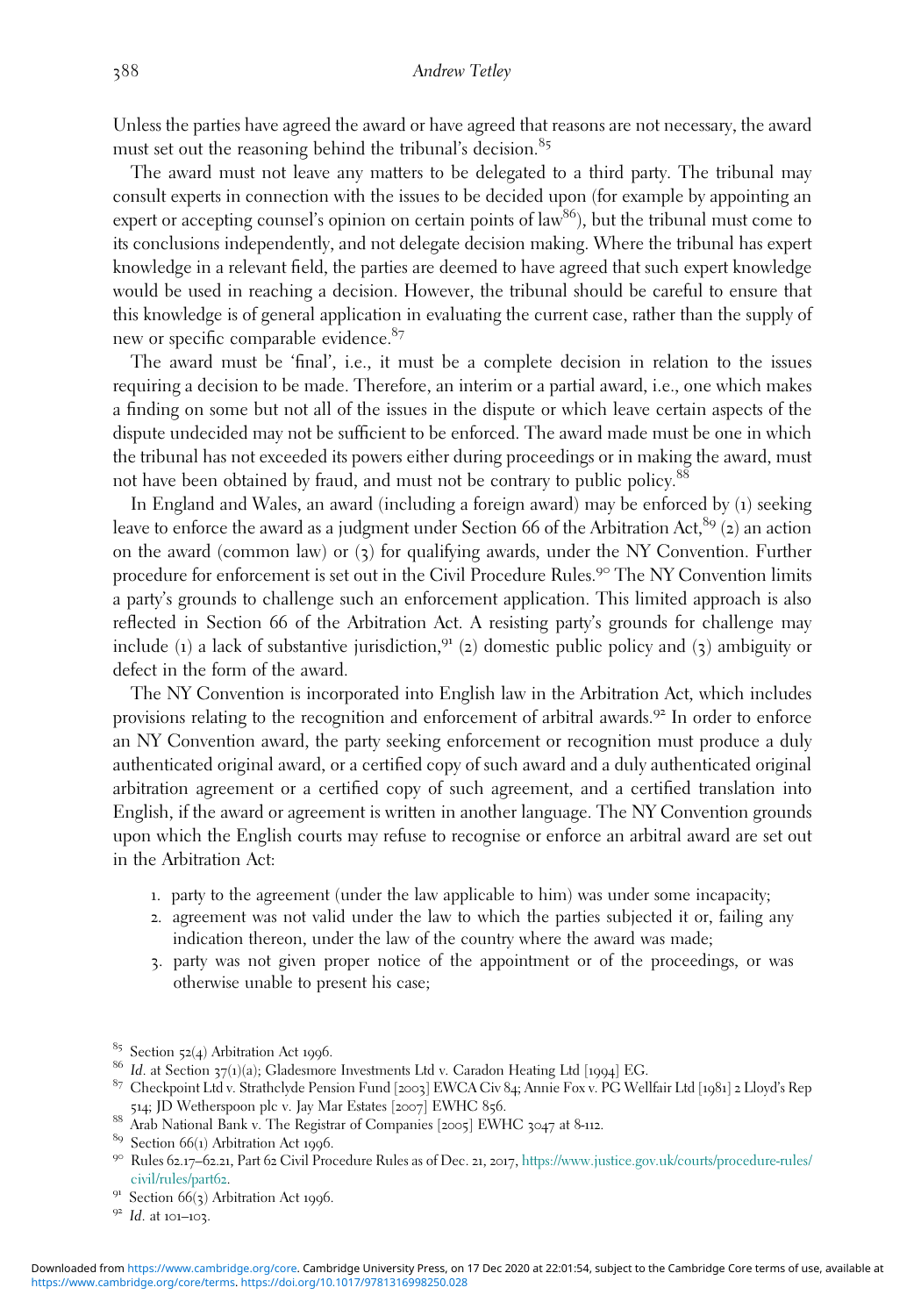- 4. award deals with a difference not contemplated by or not falling within the terms of the submission to arbitration or contains decisions on matters beyond the scope of the submission;
- 5. composition of the arbitral tribunal or the arbitral procedure was not in accordance with the agreement of the parties or, failing such agreement with the law of the country in which the arbitration took place; or
- 6. award has not yet become binding on the parties, or has been set aside or suspended by a competent authority of the country in which, or under the law of which, it was made.<sup>93</sup>

As discussed, English courts will generally give recognition to court decisions of the seat setting aside an award, or refusing to set aside an award and may also order the party resisting enforcement to give suitable security for the award.

An illustration of this approach can be found in the relatively recent case of Yukos Capital Sarl v. OJSC Oil Co Rosneft, albeit that the judgment was addressed to a series of preliminary issues and did not decide the final issue as to whether the awards in question were enforceable.<sup>94</sup> Yukos was a part of a group of companies involved in oil production in Russia. The group was broken up and Russian government-owned Rosneft acquired the majority of its assets. Yukos had made various intragroup loans to its subsidiary Yuganskneftegaz, which was later acquired by Rosneft. Based on the terms of the loans, Yukos made a claim against Rosneft for over \$160 million interest for the period between 2006 and 2010 during which Rosneft refused to satisfy four arbitral awards for a total of US \$425 million made under the rules of the International Commercial Arbitration Court at the Russian Chamber of Commerce and Industry in Moscow in favour of Yukos. Yukos then commenced enforcement proceedings in The Netherlands. However, on Rosneft's application, the awards were then set aside by the Russian courts. In a judgment of April 28, 2009, the Amsterdam Court of Appeal refused leave to enforce the Russian judgments on the grounds that the annulment decisions made by the Russian courts were not impartial or independent. The English Court of Appeal had earlier held that the Dutch court decision was guided by considerations of Dutch public order rather than English public policy and therefore did not create an issue estoppel on Rosneft in the English court proceedings.<sup>95</sup>

It was left open to the applicant to argue that no effect should be given to the Russian court set-aside decisions. It was thus argued that the set-aside decisions were (1) tainted by bias; (2) contrary to natural justice, in that the Russian courts deliberately misapplied the law; (3) procured in circumstances violating Article 6 of the European Convention on Human Rights; and (4) formed part of an illegitimate campaign of commercial harassment waged against the claimant by the Russian Federation for political reasons. The court's response was to articulate a test: whether the court in considering whether to give effect to an award can (in particular and identifiable circumstances) treat it as having legal effect notwithstanding a later order of a court annulling the award. In applying this test, it was held that it would be both unsatisfactory and contrary to principle if the court were bound to recognise a decision of a foreign court which offended against basic principles of honesty, natural justice and domestic concepts of public policy.<sup>96</sup>

However, an English court will not lightly ignore the decision of a foreign court at the seat of arbitration. In order for English courts to enforce an award that has been set aside in the

<sup>93</sup> Section 103 Arbitration Act 1996.<br>94 Yukos Capital Sarl v. OJSC Oil Co Rosneft [2014] EWHC 2188.<br>95 Yukos Capital Sarl v. OJSC Rosneft Oil Co (No. 2) [2014] QB 438.<br>96 *Supra* note 94, at 20.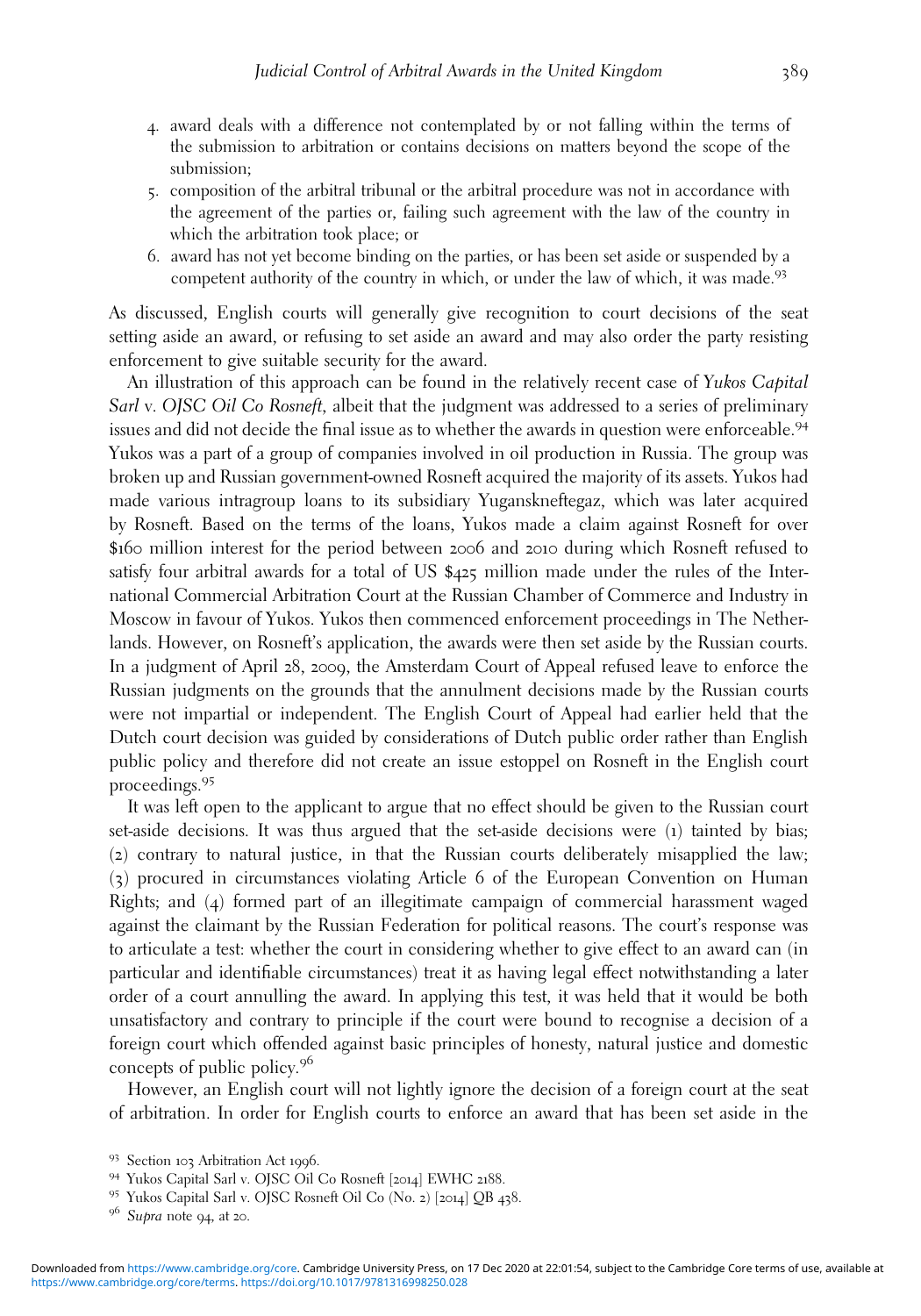seat of the arbitration, cogent evidence of the foreign court acting deliberately wrongfully will need to be shown. Parties accordingly face high barriers to enforce awards which have been annulled by the court of the seat of the arbitral proceedings. This approach can be clearly seen in a recent post Yukos decision, again involving the Russian courts.<sup>97</sup> In the case, the English court dismissed an attempt to enforce a Russian award which had been annulled by a court in Moscow. The English court held that it was insufficient for the party seeking enforcement to show that the Russian court's decision was 'manifestly wrong or is perverse'. It was necessary that:

(1) The decision must be so wrong as to be evidence of bias, or be such that no court acting in good faith could have arrived at it.

(2) The evidence or grounds must be 'cogent'.

(3) The decision of the foreign court must be deliberately wrong, not simply wrong by incompetence.<sup>98</sup>

Short of refusing enforcement, where an award is being challenged in the courts of the seat, the English court has power to 'suspend' enforcement of an arbitration award in the England, pending an application to challenge it.<sup>99</sup> An example of this is to be found in APIS AS .<br>v. Fantazia Kereskedelmi KFT.<sup>1∞</sup> In that case, a company sought a stay of enforcement of an arbitration award, alleging a serious irregularity in the conduct of the proceedings. The court held that it possessed an inherent jurisdiction to stay the enforcement of the award. However, the outcome of a challenge to enforcement of a foreign award in England may not necessarily follow the same path as the enforcement courts in the country of the seat. This issue arises most acutely where there has been no application at the seat to set aside the award. In a seminal case, Dallah,<sup>101</sup> the English court refused to enforce an arbitration award made in France against the government of Pakistan. The English court considered that the government of Pakistan had not been a party to the agreement containing the arbitration clause.

In the case, Dallah entered into a Memorandum of Understanding with the government of Pakistan to provide housing in Saudi Arabia for Pakistani pilgrims to Mecca. The president of Pakistan issued an ordinance creating the Awami Hajj Trust. The trust then entered into an agreement with Dallah, reiterating the terms negotiated by the government. The agreement contained an ICC arbitration clause but no choice of law clause. Pakistan was not a signatory to the agreement. The agreement lasted only about four months and disputes arose. The trust first brought claim against Dallah for breach of the agreement in Pakistani courts. The Pakistani courts dismissed the trust's claims on the basis that the trust no longer existed. Dallah then commenced an ICC arbitration against Pakistan, which Pakistan resisted on a number of grounds, including lack of jurisdiction.<sup>102</sup>

In June 2001, an arbitral tribunal made a jurisdictional award, declaring that Pakistan was bound by the arbitration clause in the agreement. Seated in Paris, the tribunal applied principles of French international arbitration law and decided jurisdiction based on 'those transnational general principles and usages reflecting the fundamental requirements of justice in international

<sup>97</sup> Maximov v. OJSC Novolipetsky Mettalurgichesky Kombinat [2017] EWHC <sup>1911</sup> (Comm).

<sup>&</sup>lt;sup>98</sup> Id. per Sir Michael Burton at 15. The judge records that there was no issue between the parties on this approach.<br><sup>99</sup> See Section 103(5) Arbitration Act 1996 in the case of an NY Convention award. In the case of an

<sup>&</sup>lt;sup>100</sup> APIS AS, *supra* note 99.<br><sup>101</sup> Dallah Real Estate & Tourism Holding Co v. Pakistan [2010] UKSC 46.<br><sup>102</sup> See Gary Born, *Dallah and the New York Convention*, KLUWER ARBITRATION BLOG (Apr. 7, 2011), [http://](http://arbitrationblog.kluwerarbitration.com/2011/04/07/dallah-and-the-new-york-convention) [arbitrationblog.kluwerarbitration.com/](http://arbitrationblog.kluwerarbitration.com/2011/04/07/dallah-and-the-new-york-convention)2011/04/07/dallah-and-the-new-york-convention/.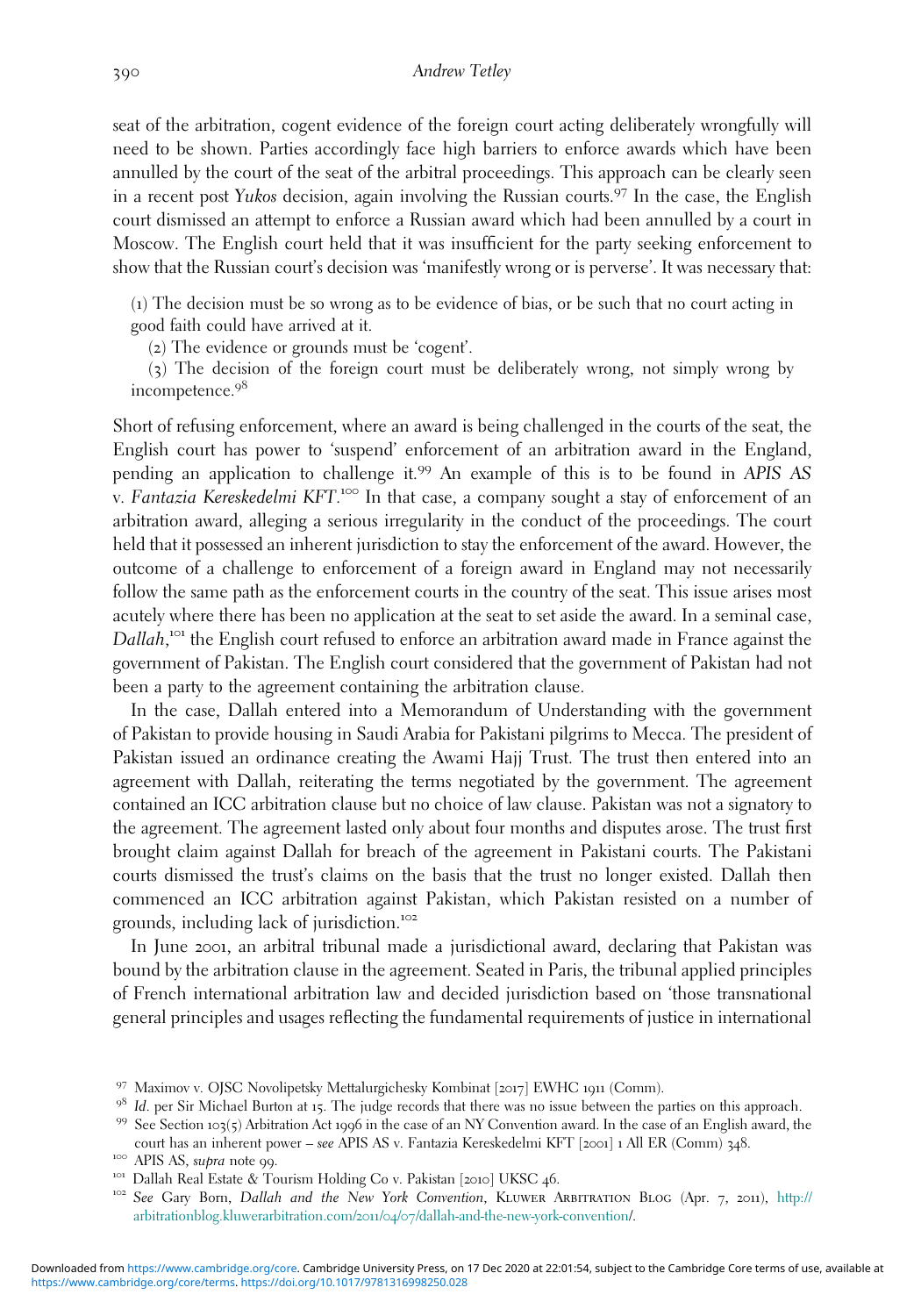trade and the concept of good faith in international business'.<sup>103</sup> The tribunal held that the Trust was the 'alter ego' of the Pakistan government, making the government a 'true party' to the agreement and its arbitration clause.<sup>104</sup> The tribunal subsequently made a final award in favour of Dallah in the amount of \$20,588,040. Dallah sought to enforce this award in England under the NY Convention and the Arbitration Act and also sought exequatur of the award in France. Pakistan resisted enforcement of the award in England. Pakistan relied on Article  $V(1)(a)$  of the NY Convention to argue that that there was no valid arbitration agreement. In August 2009, the French courts granted exequatur of the award for enforcement purposes. However, in its later decision, the UK Supreme Court denied enforcement of the award.

Before the UK Supreme Court, Dallah did not pursue the alter ego theory that had underpinned the tribunal's award. Argument focused instead on the common intention of the parties, applying French law principles. The court read the agreement narrowly and held that there had been no 'common intention<sup>105</sup> for the government of Pakistan to be a party to the arbitration agreement, commenting that 'there was no material sufficient to justify the tribunal's conclusion'.<sup>106</sup> For one leading commentator, the Supreme Court did not '[apply] the real substance of the French standards when evaluating the parties' actual conduct and agreements'.<sup>107</sup> These would have been the appropriate standards to use, given that the tribunal was seated in France. And there was no choice of law specified in the agreement.

Turning to matters of fraud, alleged fraudulent conduct in arbitral proceedings has led to some recent interesting decisions. In RBRG Trading (UK) Limited v. Sinocore International Co Limited,<sup>108</sup> Hamblen LJ, held that a Chinese CIETAC award could be enforced in England even though the arbitrators found that the enforcing party, Sinocore, had behaved fraudulently by using forged bills of lading to demand payment from RBRG. In reaching this conclusion, it was relevant that Sinocore had been caught attempting to defraud RBRG's bank, which had refused to pay against the forged bills of lading, and that Sinocore's actions only constituted 'attempted fraud'.

In Stati v. Kazakhstan,<sup>109</sup> the English Court of Appeal allowed an appeal against the first instance decision granting an application to set aside a notice of discontinuance. Stati had obtained an award in a Swedish seated arbitration against Kazakhstan and successfully applied for an order to enforce the award in England. Kazakhstan sought to have the order set aside, alleging that the award had been obtained by fraud. The court gave Kazakhstan permission to add the fraud allegations to its application to set aside the enforcement order, and directed that it should proceed to trial 'as if commenced under CPR Part  $7'$ . Stati then served notice of discontinuance of the enforcement proceedings and offered undertakings not to enforce the award. However, Kazakhstan argued for a final determination on the merits, due to its independent claims for declaratory remedies which would be unaffected by the notice of discontinuance or, alternatively, that the notice of discontinuance should be set aside. Knowles J set aside the notice of discontinuance. While the judge held that the fraud claim was not an independent claim, he considered that Kazakhstan had a legitimate interest in seeking to have the enforcement order set aside on the merits and that it would be useful to have a concluded answer on the

- 
- 

<sup>&</sup>lt;sup>103</sup> Dallah Real Estate, *supra* note 101, at 33.<br><sup>104</sup> Id. at 39.<br><sup>105</sup> Id. at 132.<br><sup>105</sup> Id. at 145.<br><sup>107</sup> Born, *supra* note 102, at 4.<br><sup>107</sup> Born, *supra* note 102, at 4.<br><sup>108</sup> RBRG Trading (UK) Limited v. Sinocore I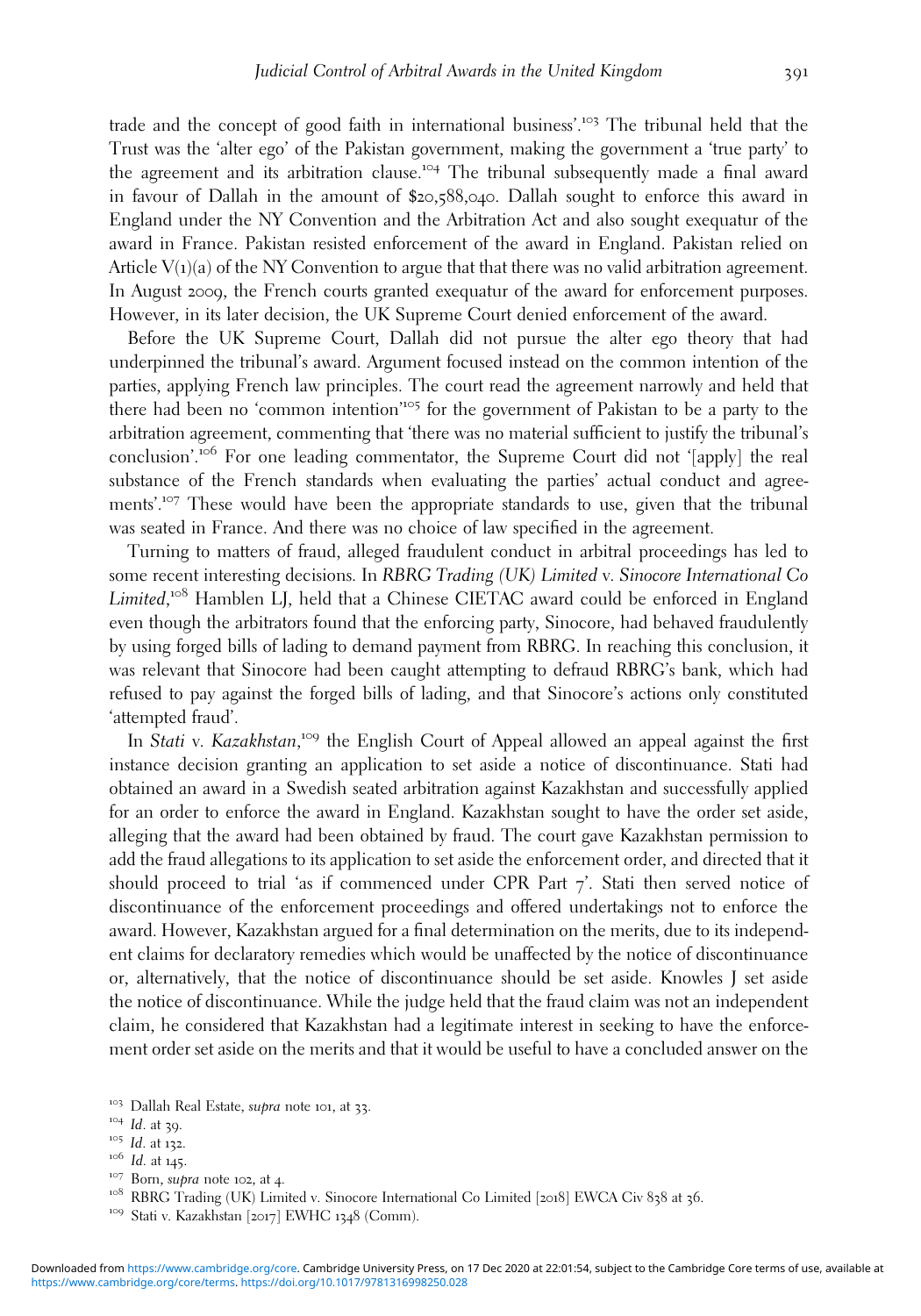fraud issue. He directed that the fraud allegations should proceed to trial. The Court of Appeal agreed with Knowles J that the fraud claim was a defence to the enforcement action, and not an independent claim. However, for the Court of Appeal, once Stati discontinued the enforcement proceedings, Kazakhstan ceased to have a legitimate purpose in pursuing its defence in the English courts. The appeal was therefore allowed so as to give effect to the notice of discontinuance and bring the English proceedings to an end.<sup>110</sup>

In Carpatsky Petroleum Corporation v. PJSC Urkrnafta,<sup>111</sup> upon an application by Urkrnafta to set aside an order granting permission to enforce an award under the NY Convention, the court held that allegations of fraud which came to light only after the arbitral hearing had been concluded and after the award had been issued, would not be permitted to go to trial. In its application, Urkrnafta sought to rely upon documents obtained in March 2011, in circumstances when the award had been made in October 2010. It was urged by Urkrnafta that the new documents showed that the chairman of Carpatsky Petroleum Corporation had lied in his evidence on an issue central to the arbitral award.

Urkrnafta had previously mounted an unsuccessful challenge to the award in the Svea Court of Appeal, in Sweden, which was the competent authority of the seat of the arbitration for such matters. It had previously unsuccessfully contested enforcement in both the United States and The Netherlands. It had successfully resisted enforcement in the Ukraine based on a procedural argument and on an argument that there was no valid arbitration agreement in writing. Fraud had not been alleged in any of these other proceedings.

The court set out the principles to be taken into account when considering the public policy exceptions for enforcing arbitral Awards:<sup>112</sup>

(a) Section 103 of the Arbitration Act reflects and embodies the predisposition in favour of enforcing

New York Convention awards. Grounds for refusing recognition and enforcement of arbitral awards are to be construed narrowly;

(b) Public policy is the public policy of England and Wales;

(c) Public policy exceptions are a safety valve that should only be invoked in a clear case and which must be approached with extreme caution; and

(d) When considering whether an award has been obtained by fraud, nothing short of reprehensible or unconscionable conduct will suffice to invest the court with a discretion to consider denying recognition or enforcement of the award.

The court also set out the evidential threshold facing an applicant seeking to resist enforcement of an award based on allegations of fraud, made up of two conditions: (1) that the evidence to establish the fraud was not available to the party alleging the fraud at the time of the hearing before the arbitrators and could not with reasonable diligence have been discovered before the award and (2) where perjury is the fraud alleged, the evidence must be so strong that it would reasonably be expected to be decisive at a hearing and if unanswered must have that result.<sup>113</sup>

In light of these principles and the evidential threshold facing the applicant, the court had no difficulty in finding that Urkrnafta fell short. For the English judge, Urkrnafta was making

<sup>110</sup> Stati and others v. Republic of Kazakhstan [2018] EWCA Civ <sup>1896</sup>, Lloyd's Law Reports <sup>2</sup> Lloyd's Rep. <sup>263</sup>. The appeal was allowed on terms that the enforcement order be set aside and that the claimants give to the court undertakings, offered by them at first instance, not to enforce the award in England.<br><sup>111</sup> Carpatsky Petroleum Corporation v. PJSC Urkrnafta [2018] EWHC 2516 (Comm). The Stati case was relied upon by

the judge in this case.<br><sup>112</sup> Id. at 39–42.<br><sup>113</sup> The 'Westacre test': Westacre Investments Inc v. Jugoimport-SDPR Holding Co Ltd [2000] QB 288, per Waller LJ.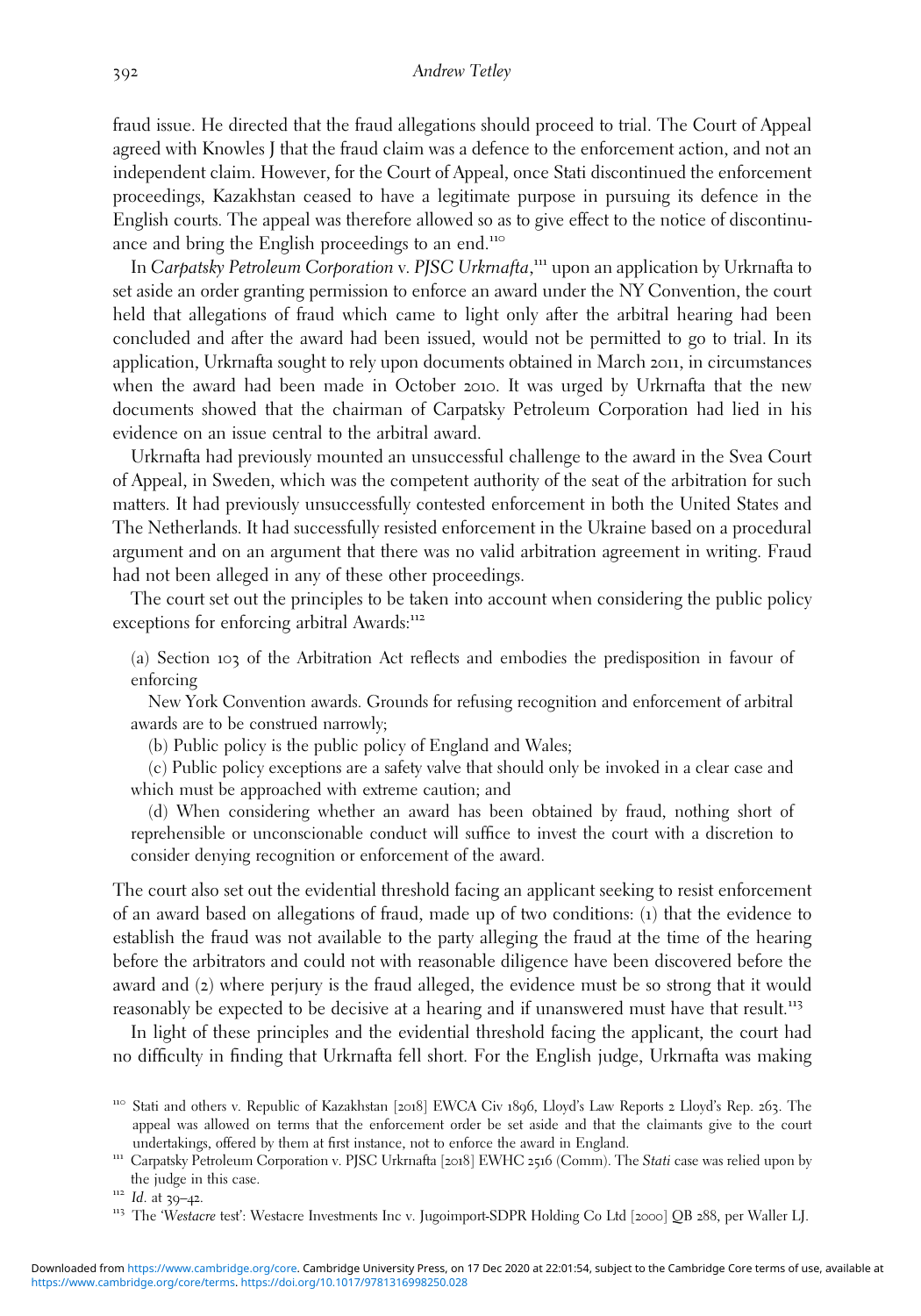essentially the same arguments on matters that had already been before the arbitral tribunal.<sup>114</sup> The new documents were not decisive. There were no abnormal circumstances which would justify the continuance of the fraud allegations. The court considered Urkrnafta's failure to raise fraud in the Swedish proceedings as a relevant factor (although not a bar in itself ). Finally, the size of the award – US \$145 million compared to the initial investment of US \$6 million was not a sufficiently compelling reason to allow the fraud allegations to go to trial.<sup>115</sup>

Where enforcement of awards is concerned, another issue which can sometimes arise is around the claimed sovereign immunity of one of the parties. In a very recent case, General Dynamics United Kingdom Ltd v. State of Libya,<sup>116</sup> the principal issue to be considered was whether an arbitration award could be enforced against a state by court proceedings in the English courts, without formal service on that state. Section 12 of the State Immunity Act 1978 governs the service of court proceedings on states, and provides that:

Any writ or other document required to be served for instituting proceedings against a State shall be served by being transmitted through the Foreign and Commonwealth Office to the Ministry of Foreign Affairs of the State and service shall be deemed to have been effected when the writ or document is received at the Ministry.

An NY Convention award rendered against the state of Libya was not honoured and the claimant sought to enforce the award in England under Section 101 of the Arbitration Act. Application for enforcement was made to the English court. Teare J entered judgment on the award and made an order dispensing with the usual requirements of service on Libya, as he considered he had power to do under the court rules. The judge ordered that:

Pursuant to Civil Procedure Rules 6.16 and 6.28, the Claimant has permission to dispense with service of the Arbitration Claim Form dated 21 June 2018, any Order made by the Court and other associated documents.

To ensure that the claim form nevertheless came to the attention of the state of Libya, Teare J made orders that the claim form and related documents be couriered to various addressees at various addresses in Tripoli and Paris. The state of Libya applied to set aside Teare J's orders. The court found that service under Section 12 of the State Immunity Act 1978 was mandatory where the English court sought to exercise jurisdiction over a foreign state. No other method of service was permitted. The court considered that the purpose of serving proceedings correctly was especially important in this case, not only to ensure that the content of the document served was communicated to the defendant but also to ensure that the jurisdiction of the English court was invoked against the state of Libya in a proper manner. It was held that the court's general power to dispense with service of a claim form in exceptional circumstances under CPR 6.16 did not apply where service was required to commence proceedings against a state, as this would be contrary to the mandatory terms of Section 12 of the State Immunity Act 1978.<sup>117</sup>

<sup>114</sup> Carpatsky Petroleum Corporation v. PJSC Urkrnafta [2018] EWHC <sup>2516</sup> (Comm) at p97: 'The overwhelming impression, in particular from the lengthy evidence of Mr Mascarenhas, is that Urkrnafta cannot accept its defeat before the tribunal on the merits. It wishes to re-run the same arguments on the same material that was before the tribunal', per Carr J.

<sup>&</sup>lt;sup>115</sup> Id. at 89, 93 and 95.<br><sup>116</sup> General Dynamics United Kingdom Ltd v. State of Libya [2019] EWHC 64 (Comm). 117 General Dynamics United Kingdom Ltd v. State of Libya [2019] EWHC 64 (Comm) at 79.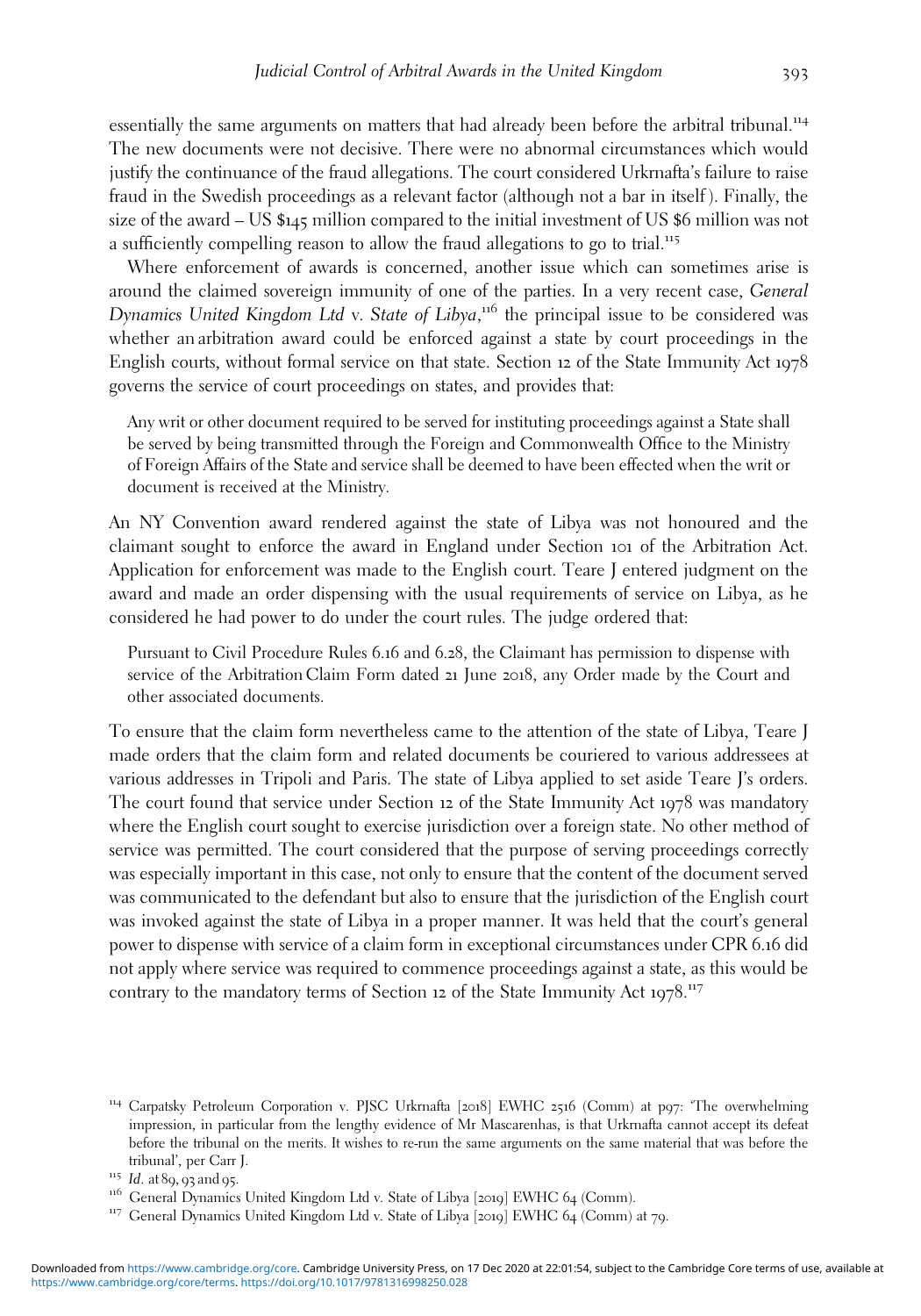# 4 judicial interpretation of commercial arbitration clauses

Since the Arbitration Act 1996 came into force, and following a Court of Appeal decision, $118$ subsequently approved by the House of Lords,<sup>119</sup> the contemporary approach of the English courts is that any jurisdiction or arbitration clause in an international commercial contract should be construed to 'encompass the widest range of potential disputes that its terms will reasonably permit, including non-contractual claims and claims involving an admission of a criminal purpose'. <sup>120</sup> The value of previous authorities when construing arbitration clauses has been diminished considerably following the decision made in *Fiona Trust*, where the Court of Appeal indicated that parties who enter into arbitration agreements do not expect that, in the event of a dispute, there will be detailed argument, by reference to authorities, as to the precise meaning of the particular phrases that they have adopted. Instead, the court should adopt a presumption of 'one-stop adjudication', <sup>121</sup> reviewing the clause or agreement afresh. In the leading judgment in the House of Lords, Lord Hoffman stated the matter in the following terms:<sup>122</sup>

In my opinion the construction of an arbitration clause should start from the assumption that the parties, as rational businessmen, are likely to have intended any dispute arising out of the relationship into which they have entered or purported to enter to be decided by the same tribunal. The clause should be construed in accordance with this presumption unless the language makes it clear that certain questions were intended to be excluded from the arbitrator's jurisdiction.

Clear words would be necessary to exclude from an arbitration agreement any allegations of criminal conduct linked to the parties' contractual obligations.<sup>123</sup> Where the words 'arising out of or in connection with' (or similar) appear in an arbitration clause, this should generally be sufficient to capture any conceivable dispute linked to the contract, except for disputes where there is a question as to whether the contract in question ever existed.

Generally, claims based on alternative causes of action will be treated as falling within the tribunal's jurisdiction, especially where the facts of the dispute are related to other contractual claims falling within the arbitration agreement. In JSC BTA Bank v. Ablyazov, the phrase '[a]ny disputes, differences or claims arising from this contract (agreement) or in connection therewith' was held to cover noncontractual claims in connection with the underlying agreement.<sup>124</sup>

There may exceptionally be a question mark over the extent to which tort claims will fall within an arbitration agreement contained in a contract, and whether particular wording is sufficient to include tort claims that are advanced. In Injazat Technology Capital Ltd v. Dr. Hamid Najafi,<sup>125</sup> on an application for an injunction to restrain the defendant from pursuing a number of arbitrations, Flaux J had to consider whether a noncontractual claim for false imprisonment relating to an order obtained to prevent the defendant from leaving Dubai as part of the steps to enforce the final award in Dubai, fell within the scope of the arbitration

<sup>&</sup>lt;sup>118</sup> Fiona Trust & Holding Corp v. Yuri Privalov [2007] EWCA Civ 20.<br><sup>119</sup> Fiona Trust & Holding Corporation v. Privalov [2007] UKHL 40.<br><sup>120</sup> SUTTON, GILL, & GEARING, *supra* note 51, at 26, para. 2-004.<br><sup>121</sup> Practical Law, [https://uk.practicallaw.thomsonreuters.com/Document/Id](https://uk.practicallaw.thomsonreuters.com/Document/Id249cb971c9611e38578f7ccc38dcbee/View/FullText.html?navigationPath=Search%2fv1%2f%26transitionType=Default%26contextData)249cb971c9611e38578f7ccc38dcbee/View/FullText .html?navigationPath=Search%2fv1%2[f&transitionType=Default&contextData=](https://uk.practicallaw.thomsonreuters.com/Document/Id249cb971c9611e38578f7ccc38dcbee/View/FullText.html?navigationPath=Search%2fv1%2f%26transitionType=Default%26contextData)(sc.Default)&firstPage=true.<br><sup>122</sup> Fiona Trust, *supra* note 119, per Lord Hoffmann at 13.<br><sup>123</sup> Interprods v. De La Rue International [2014] EWHC 68 p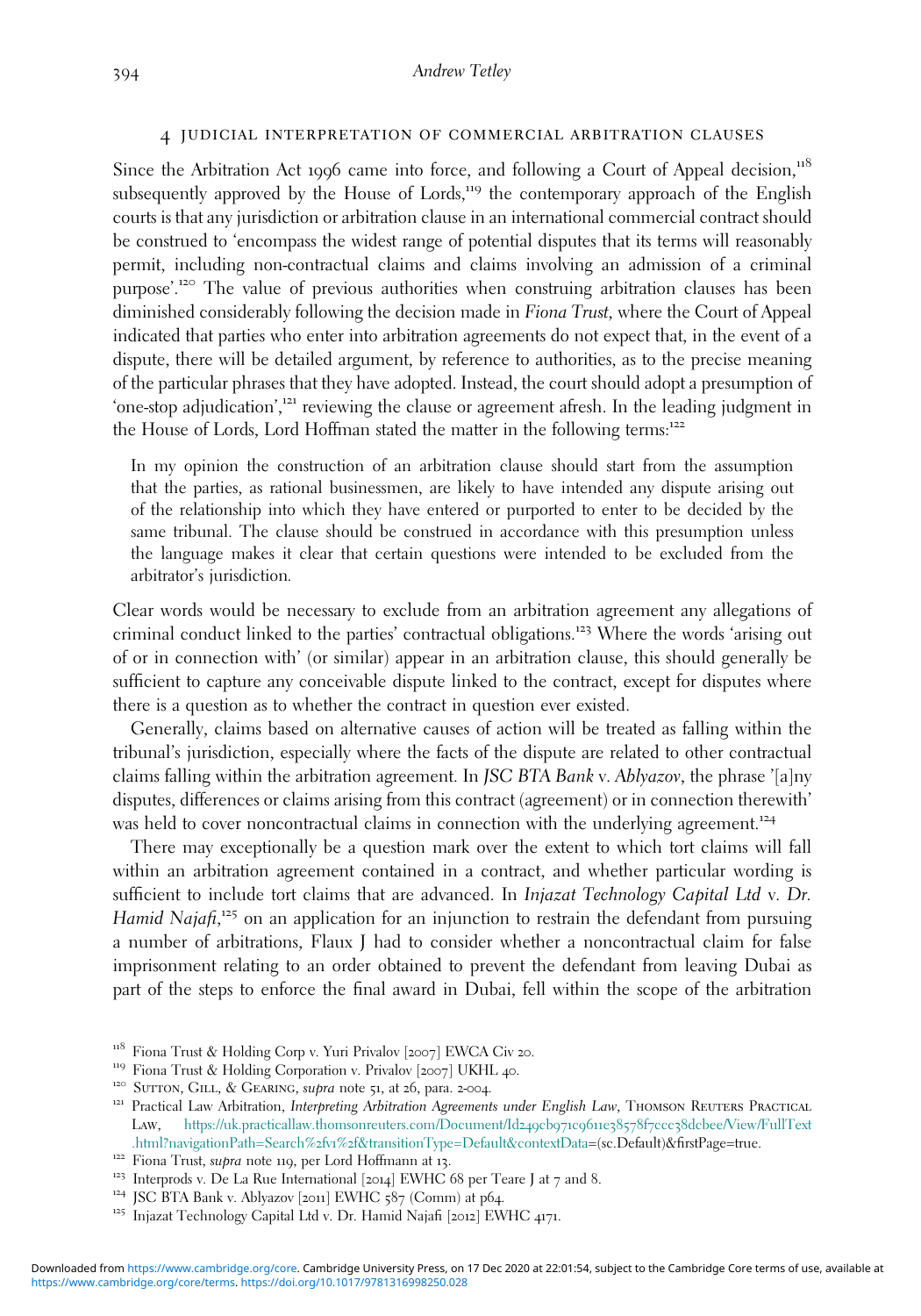agreements in question. As part of his reasoning, he considered that such a claim did not fall within the scope of the arbitration agreements.<sup>126</sup>

The English courts generally strive to give effect to parties' intention to refer disputes to arbitration 'except in cases of hopeless confusion'.<sup>127</sup> In Paul Smith Ltd v. H&S International Holding Inc.,<sup>128</sup> the court found a binding arbitration agreement to exist in the following provisions:

13. Settlement of disputes – ... any disputes or difference ... shall be adjudicated upon under the Rules of Conciliation and Arbitration of the International Chamber of Commerce by one or more Arbitrators appointed in accordance with those Rules.

14. Language and law– This Agreement is written in the English language and shall be interpreted according to English law. The Courts of England shall have exclusive jurisdiction over it to which jurisdiction the parties hereby submit.

Steyn J interpreted clause 13 as a self-contained arbitration agreement, with clause 14 specifying the lex arbitri, the curial law or the law governing the arbitration. There was no inconsistency between clauses 13 and 14, and both clauses were valid and binding. The reference to the English courts in clause 14 did not affect the validity of the arbitration agreement.

While it can be seen that a broadly expressed arbitration agreement will be given the fullest effect possible by the English courts, it is important to note that the court cannot rewrite the parties' agreement where the arbitration agreement is expressed in more limited terms. In the Petros Hadjikyriakos,<sup>129</sup> the arbitration agreement was clearly limited to freight and demurrage claims. The arbitrators had no jurisdiction to hear similar claims relating to losses suffered for overtime for the elevator used to load and discharge cargo, and they could not construe the agreement to cover such claims.

In cases where parties have elected to carve out only certain disputes for arbitration, leaving others for resolution by other means, the English courts have at times been left with a difficult task. Where parties wish to adopt such hybrid or tiered dispute resolution procedures, it is important that the agreement be clearly expressed. In Lovelock v. Exportles,<sup>130</sup> the arbitration clause purported to submit '[a]ny dispute and/or claim' to arbitration in England and '[a]ny other dispute' to arbitration at the USSR Chamber of Commerce Foreign Trade Arbitration Commission in Moscow. Lord Denning found these clauses 'impossible to reconcile', and 'beyond the wit of man – or at any rate beyond my wit – to say which dispute comes within which part of the clause'. <sup>131</sup> The judge refused to give effect to the clause, with the result that the dispute was left to be decided by the court.

However, it is sometimes possible to 'modify' detailed provisions of an arbitration agreement where necessary to give effect to the parties' intentions. In Film Finance Inc. v. The Royal Bank of Scotland,<sup>132</sup> the court modified the detailed provisions of the arbitration clause in order to give

 $126$  Id. at 9. The decision does not record the terms of the arbitration agreement in question, which limits the usefulness of this case for the reader. The judge was also clearly unimpressed with the claim: 'the claim for false imprisonment, even if it were not wholly unmeritorious, is not a claim which falls within the scope of the arbitration clause in either contract'.<br><sup>127</sup> Surron, GILL, & GEARING, *supra* note 51, at 69, para. 2-077.<br><sup>128</sup> Paul Smith Ltd v. H&S International Holding Inc. [1991] 2 Lloyd's Rep 127 QBD (Comm) per Steyn J at 129.<br><sup>129</sup> Food Corp of India v. Achi